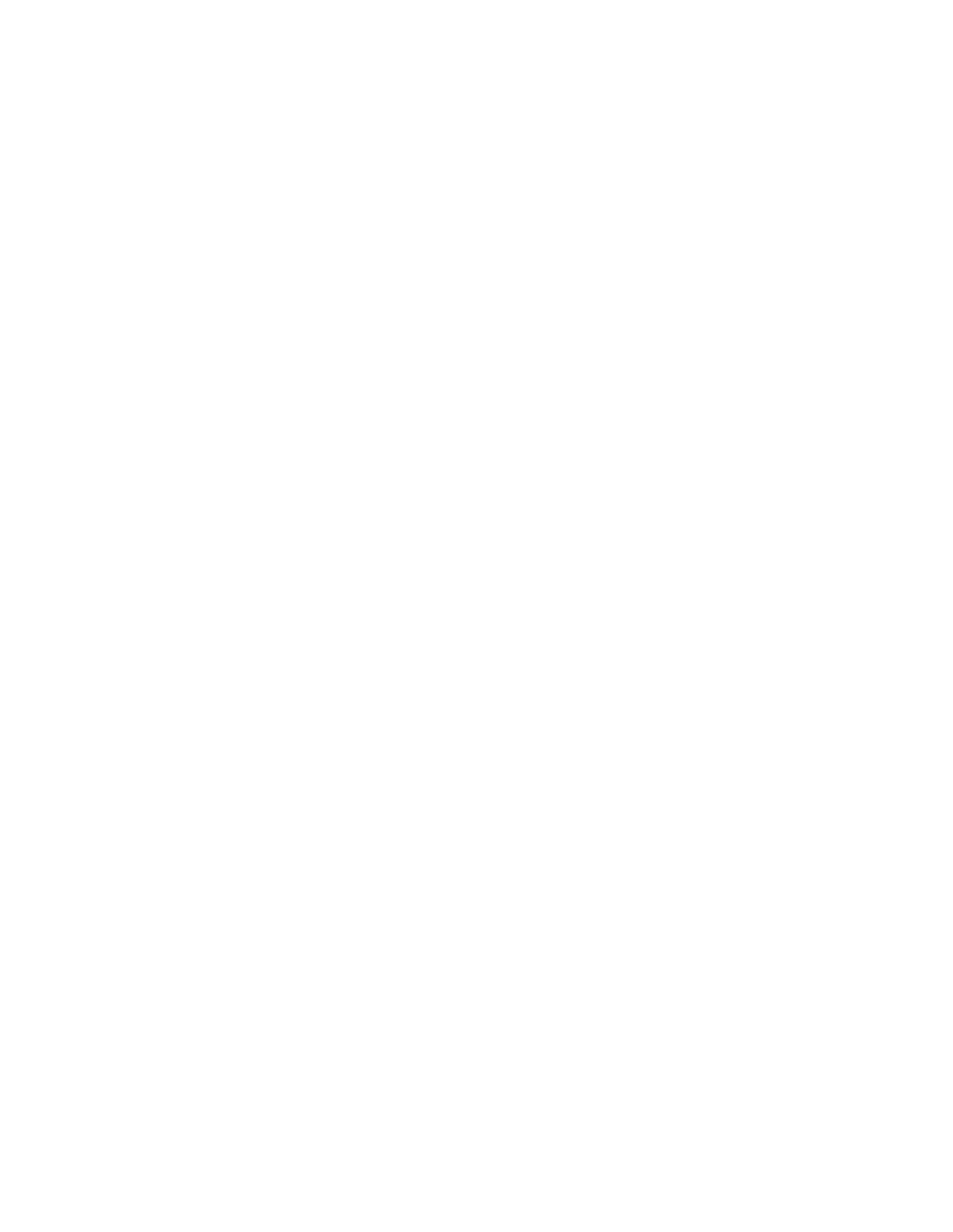

## **Early Home Inspection LLC**

**Timothy J. Early 3380-xxxxxx STATE OF VA CERTIFIED HOME INSPECTOR 33800-xxxxxx ASHI Home Inspector 260136 InterNACHI Certified Home Inspector 15110308 1121 Chipping Court Virginia Beach VA 23455 757-477-3100**

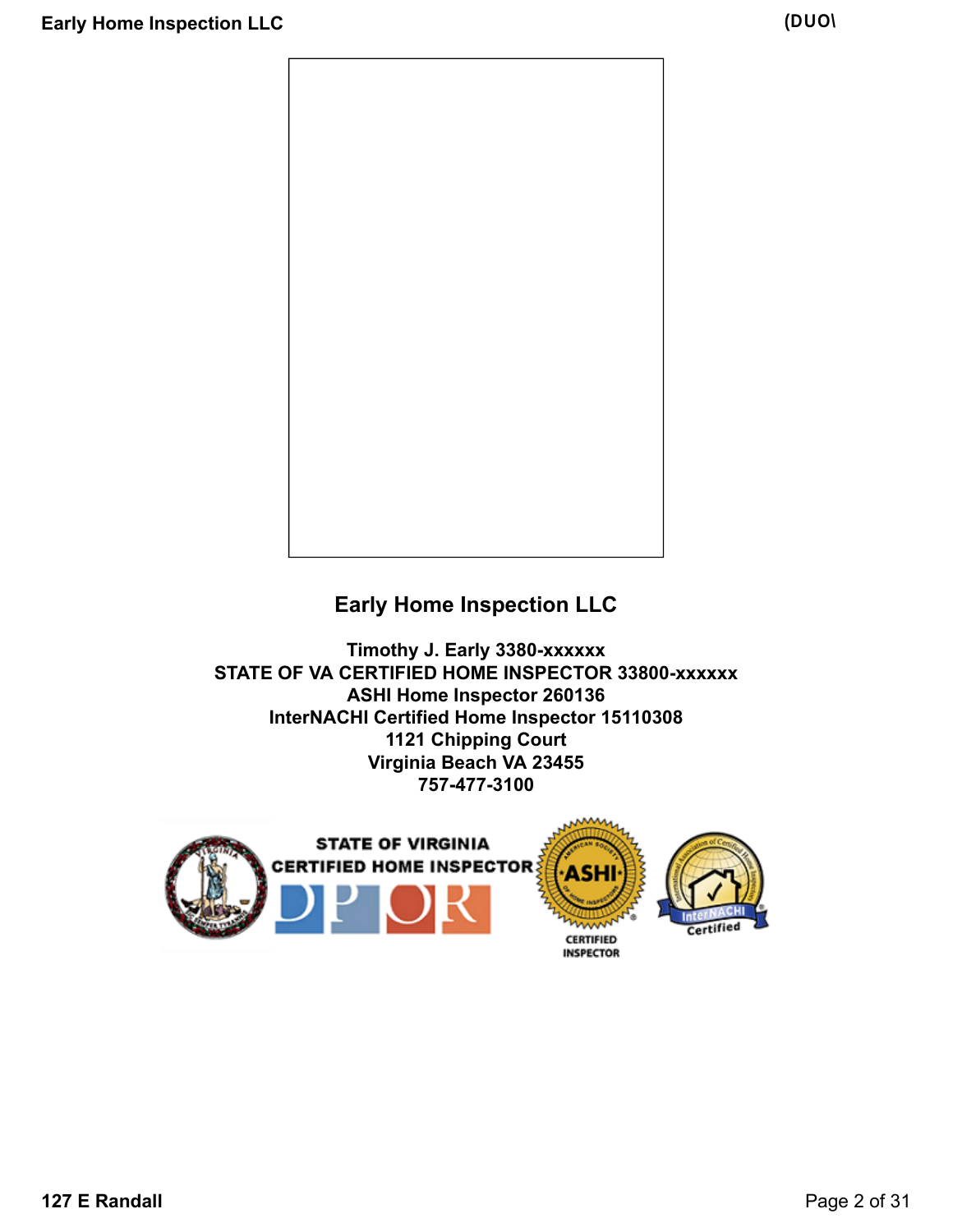# **Table of Contents**

<span id="page-2-0"></span>

| 8 Heating / Central Air Conditioning19     |
|--------------------------------------------|
|                                            |
| 10 Built-In Kitchen/ Laundry Appliances 23 |
| 11 Wood Destroying Organism Findings 25    |
|                                            |
|                                            |
|                                            |
|                                            |
|                                            |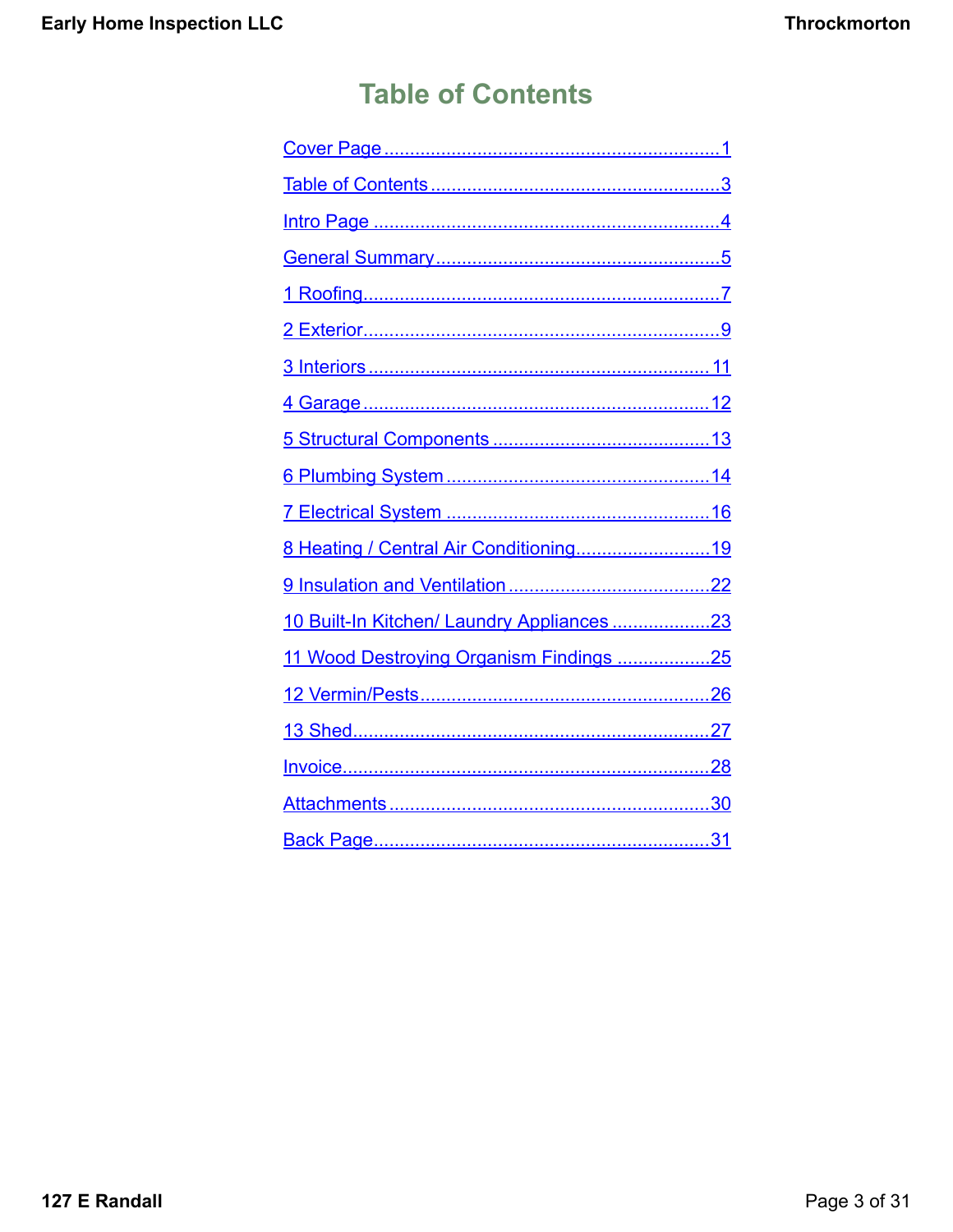<span id="page-3-0"></span>

| Date: 10/21/2016 | <b>Time: 09:00 AM</b>  | <b>Report ID: 161020N</b>        |
|------------------|------------------------|----------------------------------|
| Property:        | <b>Customer:</b>       | <b>Real Estate Professional:</b> |
| l 127 E Randall  | Mr. David Throckmorton |                                  |
| Norfolk VA 23503 |                        |                                  |

#### **Comment Key or Definitions**

The following definitions are for comment descriptions represented in this inspection report. All comments by the inspector should be considered before purchasing this home. Any recommendations by the inspector to repair, replace or correct suggests a second opinion by further inspection by a qualified licensed insured contractor should be obtained. All costs associated with further inspections, repairs or replacement of an item, component or unit should be considered before you purchase the property.

**Inspected (IN)** = I visually observed the item, component or unit and if no other comments were made then it appeared to be functioning as intended allowing for normal wear and tear.

**Not Inspected (NI)**= I did not inspect this item, component or unit and thus, can not make any representation whether or not it is functioning as intended. A reason for not inspecting will be given.

**Not Present (NP)** = This item, component or unit was not observed as being in this home or building.

**Repair or Replace (RR)** = The item, component or unit was not observed to be functioning as intended on the day of inspection. All RR noted items, components or units require further inspection by a qualified contractor. Items, components or units that can be repaired to satisfactory condition may not need replacement.

**Front** = facing home with back to road or front yard **Rear** = rear of home

**Right side**= right side of home facing front of home **Left side**= left side of home facing front of home

**FYI**: For Your Information: Denotes additional general information and/or explanation of conditions, safety information, cosmetic issues, and useful tips or suggestions for home ownership.

The following items or discoveries indicate that these systems or components do not function as intended or adversely affects the habitability of the dwelling, and warrants further investigation by a specialist, and or requires subsequent observation. It is the responsibility of the client/owner to have qualified licensed and insured contractors evaluate all areas that may have the type of deficiencies /discoveries depicted in the report and summary.

| <b>Standards of Practice:</b>                | In Attendance:               | Type of building:       |
|----------------------------------------------|------------------------------|-------------------------|
| InterNACHI National Association of Certified | Customer                     | Single Family (1 story) |
| Home Inspectors                              |                              |                         |
|                                              |                              |                         |
| <b>Style of Home:</b>                        | Approximate age of building: | <b>Home Faces:</b>      |
| Ranch, Modified                              | Over 50 Years                | NE.                     |
|                                              |                              |                         |
| Temperature:                                 | Weather:                     | Rain in last 3 days:    |
| Over 65 (F) = 18 (C)                         | Cloudy                       | No                      |
|                                              |                              |                         |

| <b>Ground/Soil surface condition:</b> |  |
|---------------------------------------|--|
| Dry                                   |  |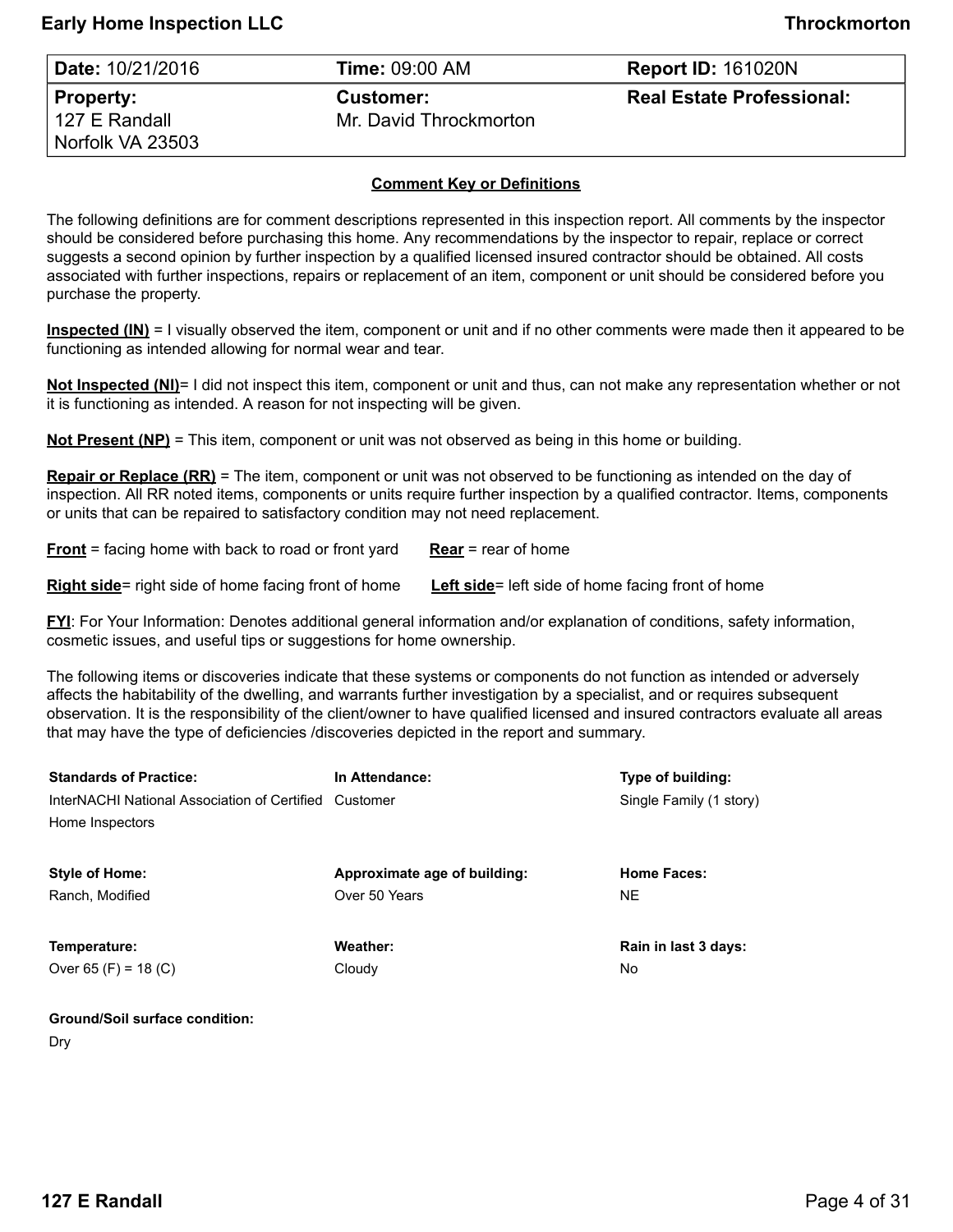# **General Summary**

<span id="page-4-0"></span>

### **Early Home Inspection LLC**

### **STATE OF VA CERTIFIED HOME INSPECTOR 33800-xxxxxx ASHI Home Inspector 260136 InterNACHI Certified Home Inspector 15110308 1121 Chipping Court Virginia Beach VA 23455 757-477-3100**

**Customer** Mr. David Throckmorton

### **Address**

127 E Randall Norfolk VA 23503

The following items or discoveries indicate that these systems or components do not function as intended or adversely affects the habitability of the dwelling, and warrants further investigation by a specialist, and or requires subsequent observation. It is the responsibility of the client/owner to have qualified licensed and insured contractors evaluate all areas that may have the type of deficiencies /discoveries depicted in the report and summary. This summary shall NOT contain all recommendations. The complete report may include additional information of concern to the customer, and additional recommendations. **It is recommended that the customer read the complete report.**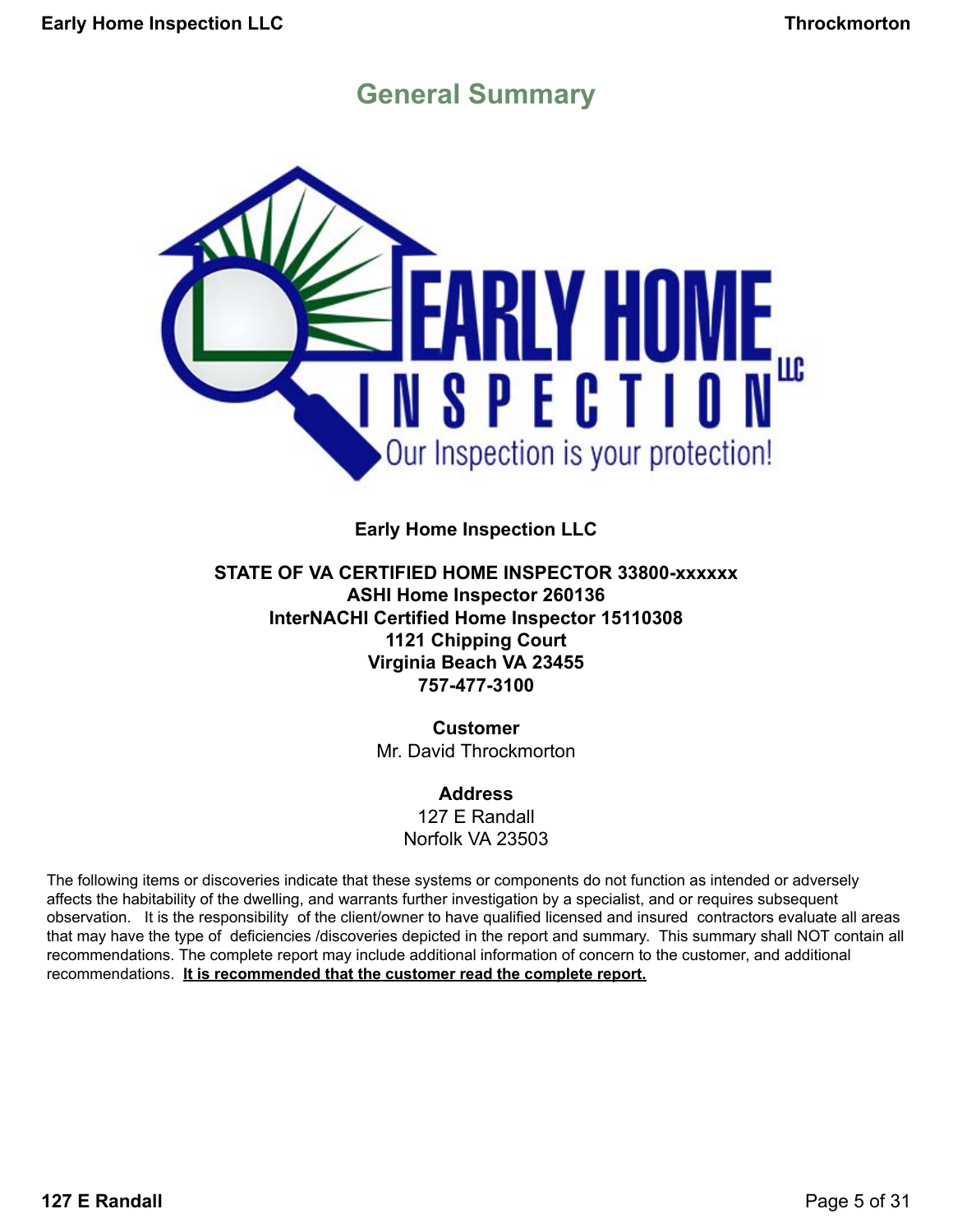**Home inspectors are not required to report on the following:** Life expectancy of any component or system; The causes of the need for a repair; The methods, materials, and costs of corrections; The suitability of the property for any specialized use; Compliance or non-compliance with codes, building permits, ordinances, statutes, regulatory requirements or restrictions; The market value of the property or its marketability; The advisability or inadvisability of purchase of the property; Any component or system that was not observed; The presence or absence of pests such as wood damaging organisms, rodents, or insects; or Cosmetic items, underground items, or items not permanently installed. Home inspectors are not required to: Offer warranties or guarantees of any kind; Calculate the strength, adequacy, or efficiency of any system or component; Enter any area or perform any procedure that may damage the property or its components or be dangerous to the home inspector or other persons; Operate any system or component that is shut down or otherwise inoperable; Operate any system or component that does not respond to normal operating controls; Disturb insulation, move personal items, panels, furniture, equipment, plant life, soil, snow, ice, or debris that obstructs access or visibility; Determine the presence or absence of any suspected adverse environmental condition or hazardous substance, including but not limited to mold, toxins, carcinogens, noise, contaminants in the building or in soil, water, and air; Determine the effectiveness of any system installed to control or remove suspected hazardous substances; Predict future condition, including but not limited to failure of components; Since this report is provided for the specific benefit of the customer(s), secondary readers of this information should hire a licensed inspector to perform an inspection to meet their specific needs and to obtain current information concerning this property.

*Prepared Using HomeGauge <http://www.HomeGauge.com>* : Licensed To Timothy J. Early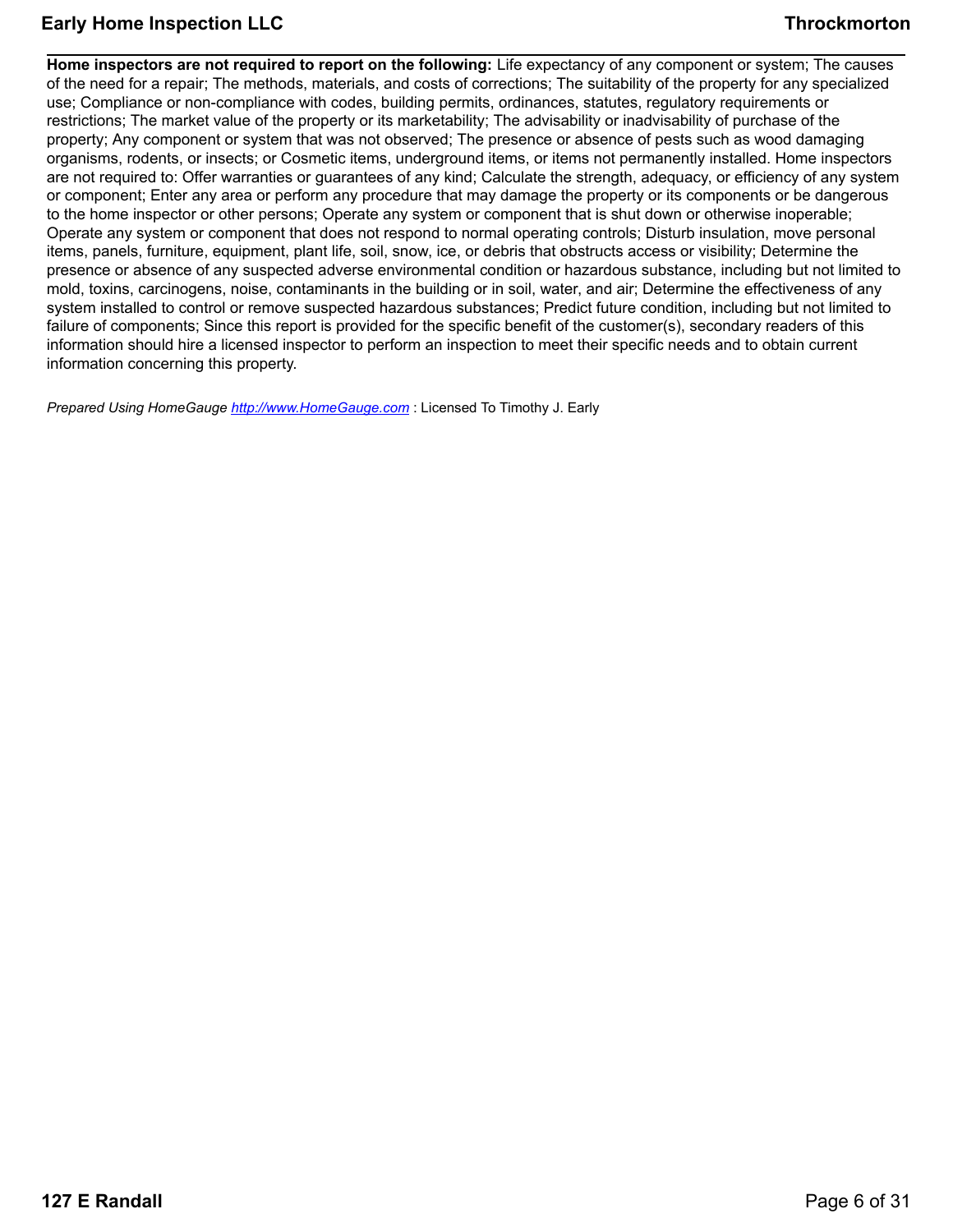# <span id="page-6-0"></span>**1. Roofing**





The home inspector shall observe: Roof covering; Roof drainage systems; Flashings; Skylights, chimneys, and roof penetrations; and Signs of' leaks or abnormal condensation on building components. The home inspector shall: Describe the type of roof covering materials; and Report the methods used to observe the roofing. The home inspector is not required to: Walk on the roofing; or Observe attached accessories including but not limited to solar systems, antennae, and lightning arrestors. **It is recommended that qualified licensed and insured contractors be used to further inspect and/or RR (repair/replace) items, components or units that are noted as such.**

The following items or areas are not included in this inspection: areas that could not be traversed or viewed clearly due to lack of access such as, solar roofing components, etc. Any comments made regarding these items are made as a courtesy only. Note that the inspector does not provide an estimate of remaining life on the roof surface material. Any age estimate is not definite since no data is provided on roof shingles as to their manufacture date and certainly not an installation date which may vary tremendously. Roofs may be older or newer than estimated. There are no guarantees that leaks have not occurred in the roof surface, skylights or roof penetrations in the past. Likewise, regarding roof leaks, the inspector does not guarantee or warrant that leaks will not occur in the future. Complete access to all roof and attic spaces during all seasons and during prolonged periods of all types of weather conditions (e.g. high wind and rain, melting snow) would be needed to do so. Regarding the roof drainage system, unless the inspection was conducted during and after prolonged periods of heavy rain, the inspector was unable to determine if gutters, downspouts and extensions performed adequately or were leak-free.

#### *Styles & Materials*

| <b>Roof Covering:</b><br>Architectural Asphalt<br>Plastic | Viewed roof covering from:<br><b>Walked Roof</b> | Sky Light(s):<br>None                                                     |
|-----------------------------------------------------------|--------------------------------------------------|---------------------------------------------------------------------------|
| <b>Chimney (exterior):</b><br><b>Brick</b><br>Tile Flue   | <b>Roof Style:</b><br>Gable Open                 | Age of Roof:<br>ESTIMATED -roof is in its first 1/3 of life<br>expectancy |
| <b>Roof Age Source:</b><br>Estimate                       | <b>Gutter Material:</b><br>Metal<br><i>Items</i> | <b>Gutter Installation:</b><br>Full                                       |

#### **1.0 Roof Coverings/Flashing/ Penetrations**

**Comments:** Inspected

(1) Most underlayment was hidden beneath the roof-covering material. The inspector was able to view only the edges at a representative number of areas around the perimeter of the roof. It was not inspected and the Inspector disclaims responsibility for evaluating its condition. **Inspector Tip-** In an ideal world, roofs are expertly inspected annually, preferably in the autumn before the wind, rain and snow sets in. Otherwise, it's recommended to have a new roof inspected after the first five years, then at 10 years, 13, 15, 17, and every year after that.

(2) Kick-Out (a type of diverter) flashing should be used to direct water away from sidewalls where a gutter end abuts the sidewall.

#### **1.1 Skylights, Chimneys and Roof Penetrations**

**Comments:** Inspected, Repair or Replace

(1) The chimney is not flashed properly. The Chimney counter flashing should be L-shaped at top edge and mortared at least 1-inch in the brick joint.. This area does not appear to be leaking at this time from accessible observation in the attic; however, the weather was dry during the inspection. This area should be monitored over time.. A qualified roofing contractor should inspect further and correct as needed.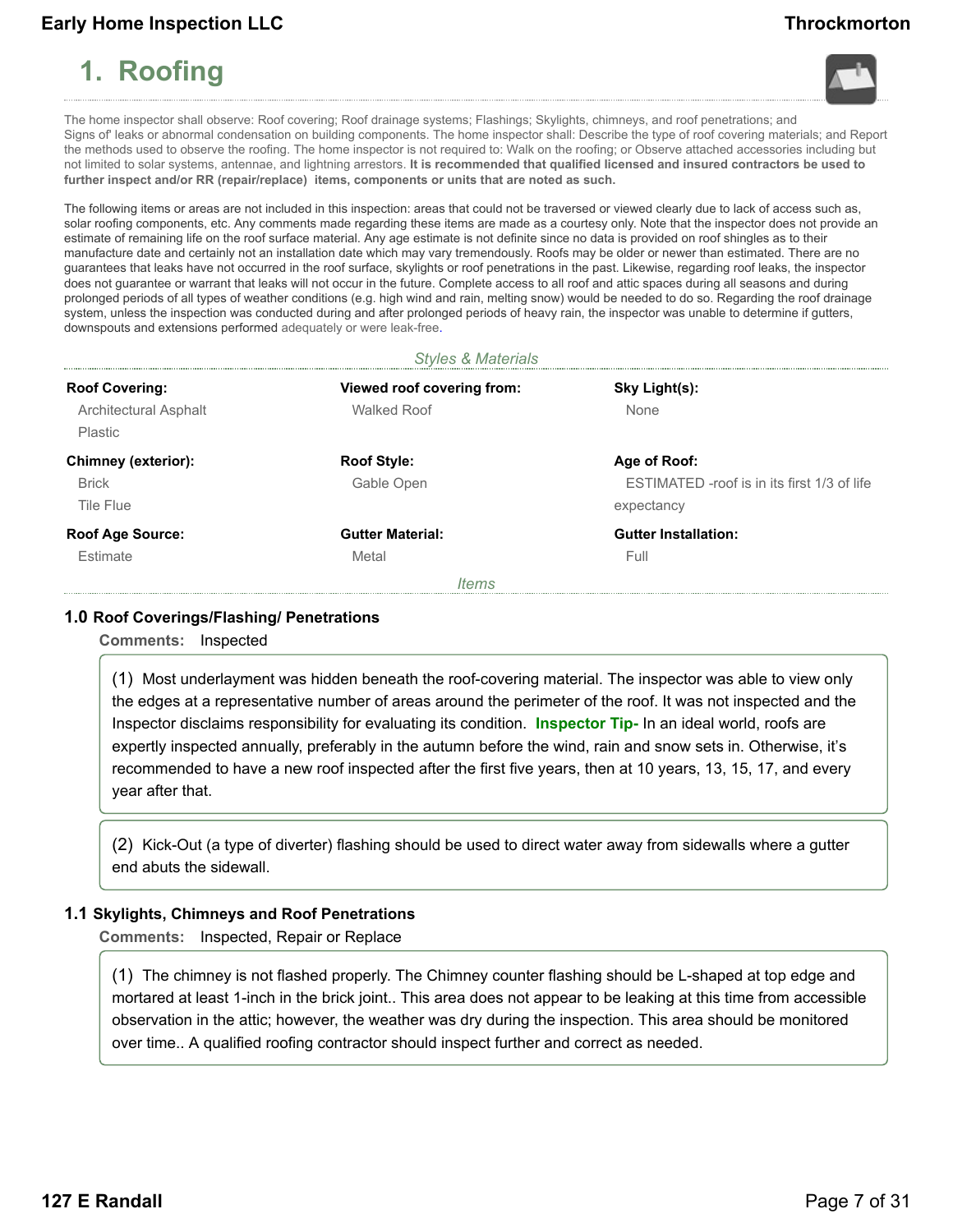(2) Cracking noted to the cement chimney top, a common finding and may need to be sealed or replaced to prevent moisture entry. Recommend evaluation and repair by a licensed mason or chimney sweep or mason contractor.

#### **1.2 Roof Drainage Systems**

**Comments:** Inspected

**Inspector Tip-** Clean your gutters at least once per year by physically removing debris from the channels and rinsing them thoroughly by using a garden hose.

Based on observable information above, the roof of the home was inspected. While the inspector makes every effort to find all areas of concern, some areas can go unnoticed. Roof coverings and skylights can appear **not** to leak during the inspection due to dry weather conditions. Any repair items mentioned in this report should be considered before purchase.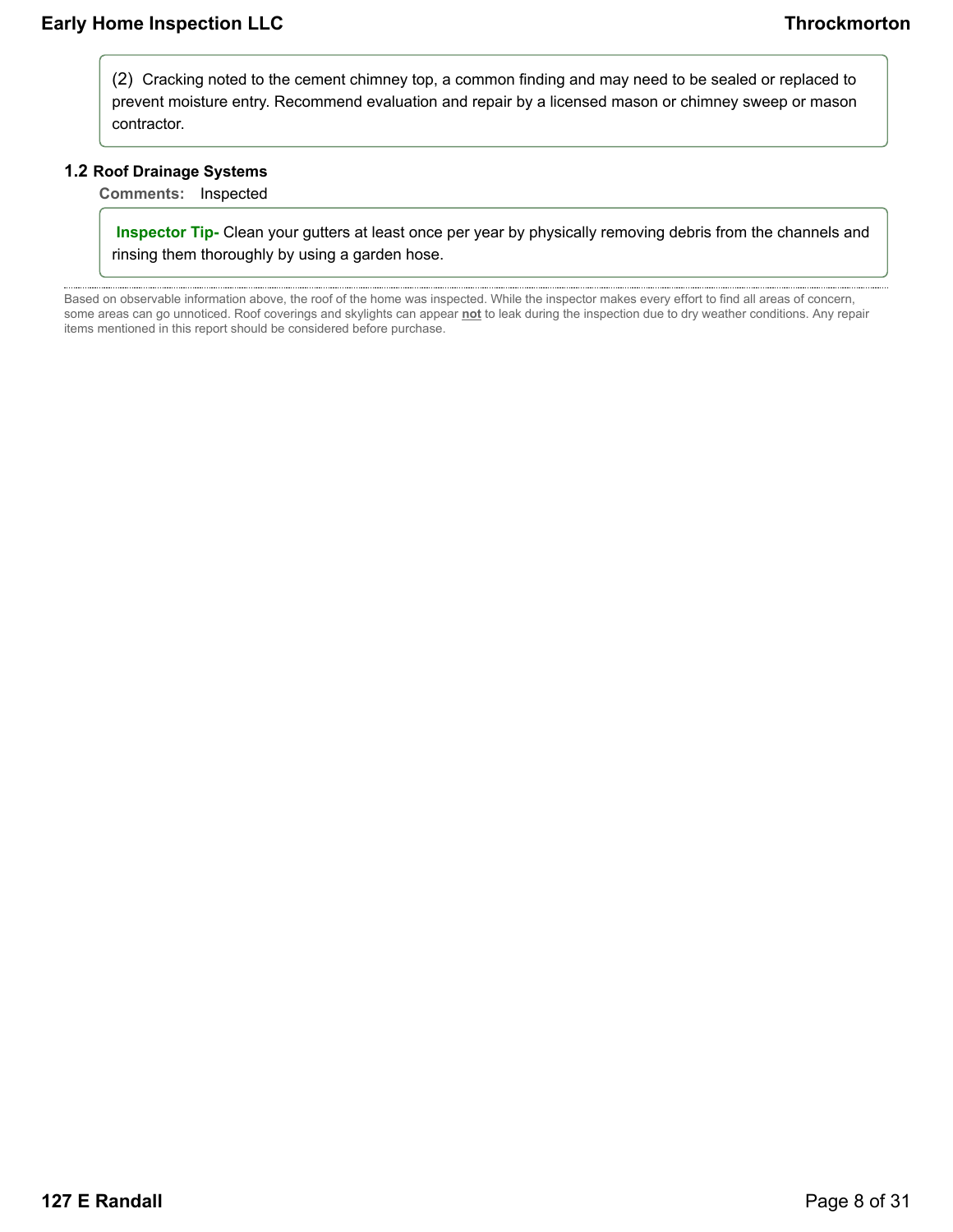# <span id="page-8-0"></span>**2. Exterior**





The home inspector shall observe: Wall cladding, flashings, and trim; Entryway doors and a representative number of windows; Garage door operators; Decks, balconies, stoops, steps, areaways, porches and applicable railings; Eaves, soffits, and fascias; and Vegetation, grading, drainage, driveways, patios, walkways, and retaining walls with respect to their effect on the condition of the building. The home inspector shall: Describe wall cladding materials; Operate all entryway doors and a representative number of windows; Operate garage doors manually or by using permanently installed controls for any garage door operator; Report whether or not any garage door operator will automatically reverse or stop when meeting reasonable resistance during closing; and Probe exterior wood components where deterioration is suspected. The home inspector is not required to observe: Storm windows, storm doors, screening, shutters, awnings, and similar seasonal accessories; Fences; Presence of safety glazing in doors and windows; Garage door operator remote control transmitters; Geological conditions; Soil conditions; Recreational facilities (including spas, saunas, steam baths, swimming pools, tennis courts, playground equipment, and other exercise, entertainment, or athletic facilities); Detached buildings or structures; or Presence or condition of buried fuel storage tanks. The home inspector is not required to: Move personal items, panels, furniture, equipment, plant life, soil, snow, ice or debris that obstructs access or visibility.

When evidence of moisture intrusion or erosion adjacent to the building is present the following is recommended: Water from crawl spaces can evaporate and enter the structure above causing high levels of moisture in the structure. This is a conducive condition for wood-destroying organisms. While a minor amount of seasonal water is commonly found in crawl spaces, significant amounts should not be present. If evidence of moisture intrusion was found at one or more locations in the crawl space and/or evidence of moisture/signs of erosion near to/adjacent to the building a qualified contractor should repair as necessary. Evidence of standing moisture or erosion is not limited to this report but may exist and further evaluation is recommended by a qualified contractor if any evidence of standing water or erosion is present that may impact the building. Rain runoff is the most common cause of wet crawl spaces, but water can come from other sources such as ground-water or underground springs. Recommend that a qualified person correct any issues related to outside perimeter grading and/or roof drainage (see any other comments about this in this report). If standing water persists, then recommend that a qualified contractor who specializes in drainage issues evaluate and repair as necessary. Typically such repairs include:

• Grading/landscaping to divert water from the building(s) • Repairing, installing or improving underground footing and/or curtain drains • Applying waterproof coatings to foundation walls

• Digging trenches in the crawl space to collect or divert water • Installing sump pumps

| <b>Styles &amp; Materials</b>                                            |                          |        |  |
|--------------------------------------------------------------------------|--------------------------|--------|--|
| <b>Siding Material:</b><br><b>Exterior Entry Doors:</b><br>Appurtenance: |                          |        |  |
| Driveway:                                                                | <b>Hand/Guard Rails:</b> | Steps: |  |
|                                                                          | <i>Items</i>             |        |  |

#### **2.0 Wall Cladding Flashing and Trim**

**Comments:**

(1) There was needed sealant/caulk maintenance at areas around home. Recommend that a qualified person renew or install caulk as necessary around windows, doors, siding butt joints, siding-trim junctions, and wall penetrations. Where gaps are wider than 1/4 inch, an appropriate material other than caulk should be used. For more information, visit: http://www.reporthost.com/\_docs/FPL\_Caulking\_Ins\_Outs.pdf

(2) **Inspector Tip- I**nspect window, door and wall penetration caulking and weather stripping yearly

#### **2.1 Doors (Exterior)**

**Comments:**

I recommend re-keying or replacing all exterior door lock sets, to include installing dead bolt locks where not installed, for security and safety. Recommend installing a "peep hole" if none installed for added security.

#### **2.2 Windows**

**Comments:**

(1) Window flashings are concealed by the exterior wall covering, we cannot endorse them and specifically disclaim any evaluation of these components, and leaks may become evident only during heavy, prolonged or wind-driven rainfall.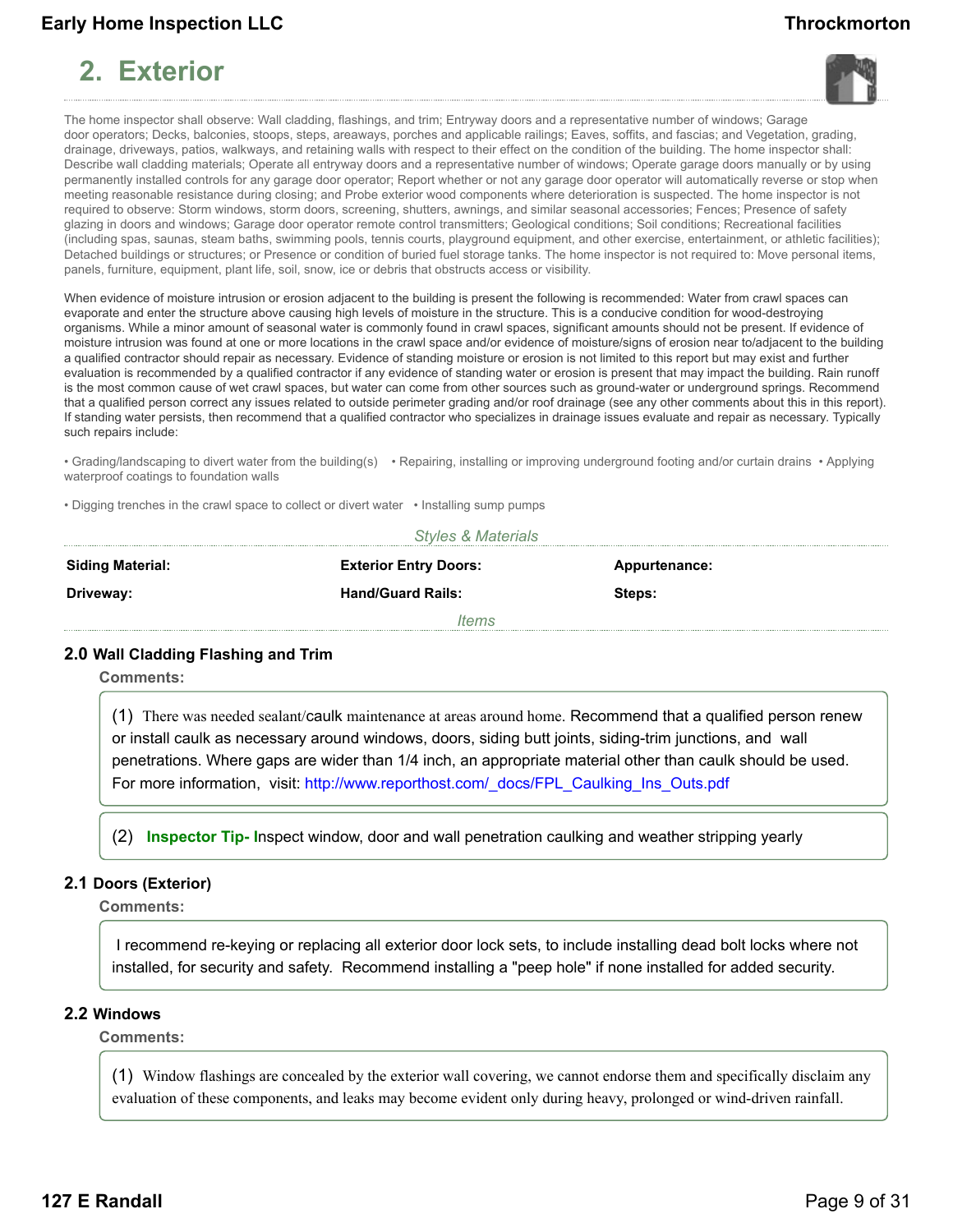- (2) The window screens are not evaluated because many people choose to remove them for aesthetic reasons.
- **2.3 Decks, Balconies, Stoops, Steps, Areaways, Porches, Patio/Cover and Applicable Railings Comments:**

### **2.4 Vegetation, Grading, Drainage, Driveways, Patio Floor, Walkways and Retaining Walls (With respect to their effect on the condition of the building)**

**Comments:**

**2.5 Eaves, Soffits and Fascias**

**Comments:**

#### **2.6 Fence**

**Comments:**

Inspection of fencing lies beyond the scope of the general home inspection. The fences were not inspected.

#### **2.7 HOUSE ADDITIONS OR ALTERATIONS**

**Comments:**

#### **2.8 Pool**

#### **Comments:**

The exterior of the home was inspected and reported on with the above information. While the inspector makes every effort to find all areas of concern, some areas can go unnoticed. Please be aware that the inspector has your best interest in mind. Any repair items mentioned in this report should be considered before purchase.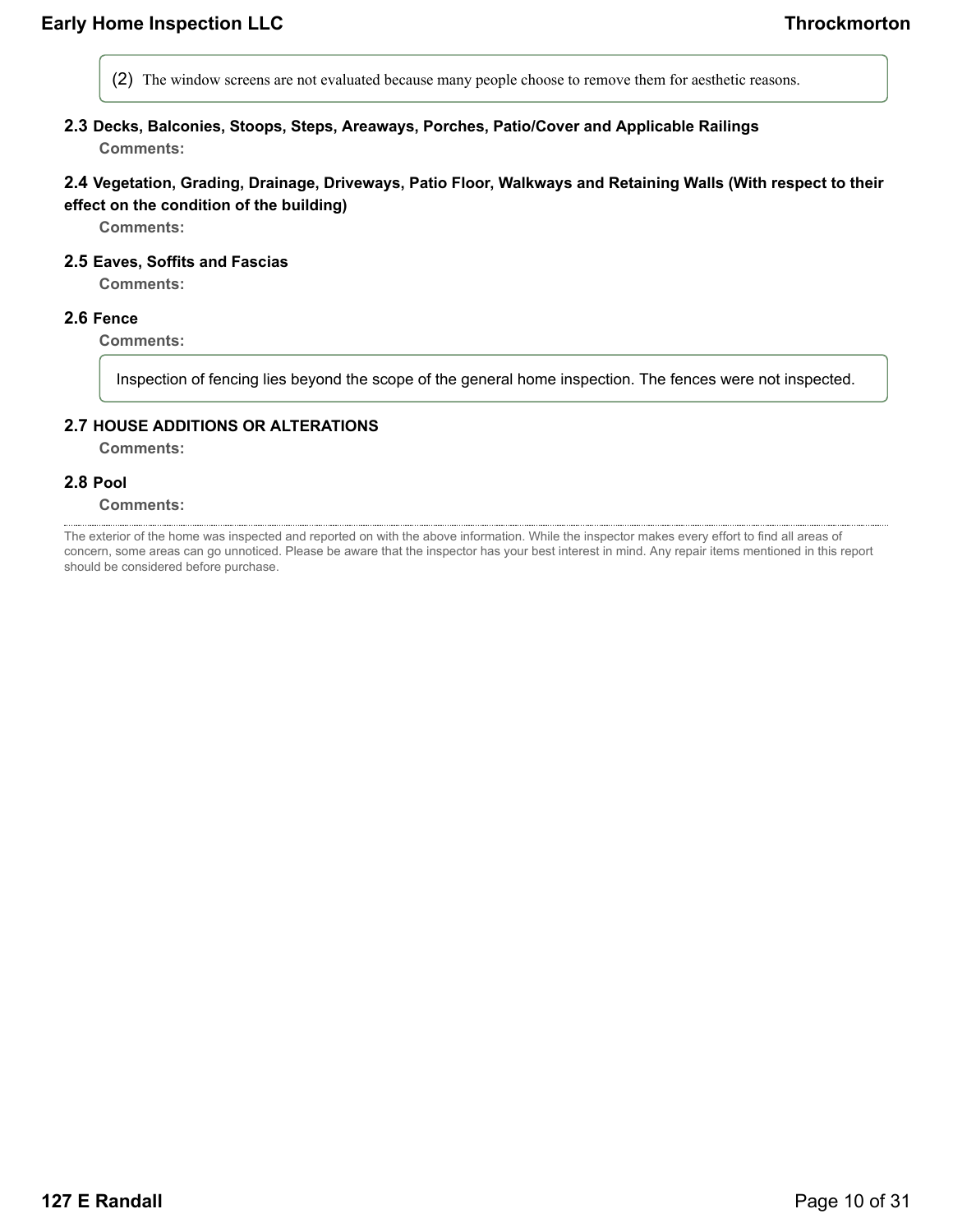# <span id="page-10-0"></span>**3. Interiors**



The home inspector shall observe: Walls, ceiling, and floors; Steps, stairways, balconies, and railings; Counters and a representative number of installed cabinets; and A representative number of doors and windows. The home inspector shall: Operate a representative number of windows and interior doors; and Report signs of abnormal or harmful water penetration into the building or signs of abnormal or harmful condensation on building components. The home inspector is not required to observe: Paint, wallpaper, and other finish treatments on the interior walls, ceilings, and floors; Carpeting; or Draperies, blinds, or other window treatments.

| <b>Styles &amp; Materials</b>     |                       |                           |  |
|-----------------------------------|-----------------------|---------------------------|--|
| <b>Ceiling Materials:</b>         | <b>Wall Material:</b> | <b>Floor Covering(s):</b> |  |
| <b>Interior Doors:</b>            | <b>Window Types:</b>  | Cabinetry:                |  |
| Countertop:                       |                       |                           |  |
|                                   | <i>Items</i>          |                           |  |
| 3.0 Doors (representative number) |                       |                           |  |

**Comments:**

#### **3.1 Floors**

**Comments:**

#### **3.2 Walls and Cielings**

**Comments:**

(1) The caulk/grout was deteriorated, missing in areas or needs renewed. Water intrusion from bathtubs and shower enclosures is a common cause of damage behind walls, sub floors, and ceilings below bathrooms. As such, periodic re-caulking and grouting of tub and shower fixtures and areas is an ongoing maintenance task which should not be neglected.

(2) Minor cracks, nail pops and/or blemishes were found in walls and/or ceilings in one or more areas. Cracks and nail pops are common, are often caused by lumber shrinkage or minor settlement, and can be more or less noticeable depending on changes in humidity. They did not appear to be a structural concern*, ( however: Recommend monitoring all cracks and if worsen over time have evaluated and repaired by qualified contractor)* but the client may wish to repair these for aesthetic reasons. For recurring cracks, consider using an elastic crack covering product: http://www.google.com/search?q=elastic+crack+cover

#### **3.3 Steps, Stairways, Balconies and Railings**

**Comments:**

#### **3.4 Counters and Cabinets (representative number) Comments:**

#### **3.5 Windows (representative number)**

**Comments:**

The window screens are not evaluated because many people choose to remove them for aesthetic reasons.

The interior of the home was inspected and reported on with the above information. While the inspector makes every effort to find all areas of concern, some areas can go unnoticed. The inspection did not involve moving furniture and inspecting behind furniture, area rugs or areas obstructed from view. Please be aware that the inspector has your best interest in mind. Any repair items mentioned in this report should be considered before purchase.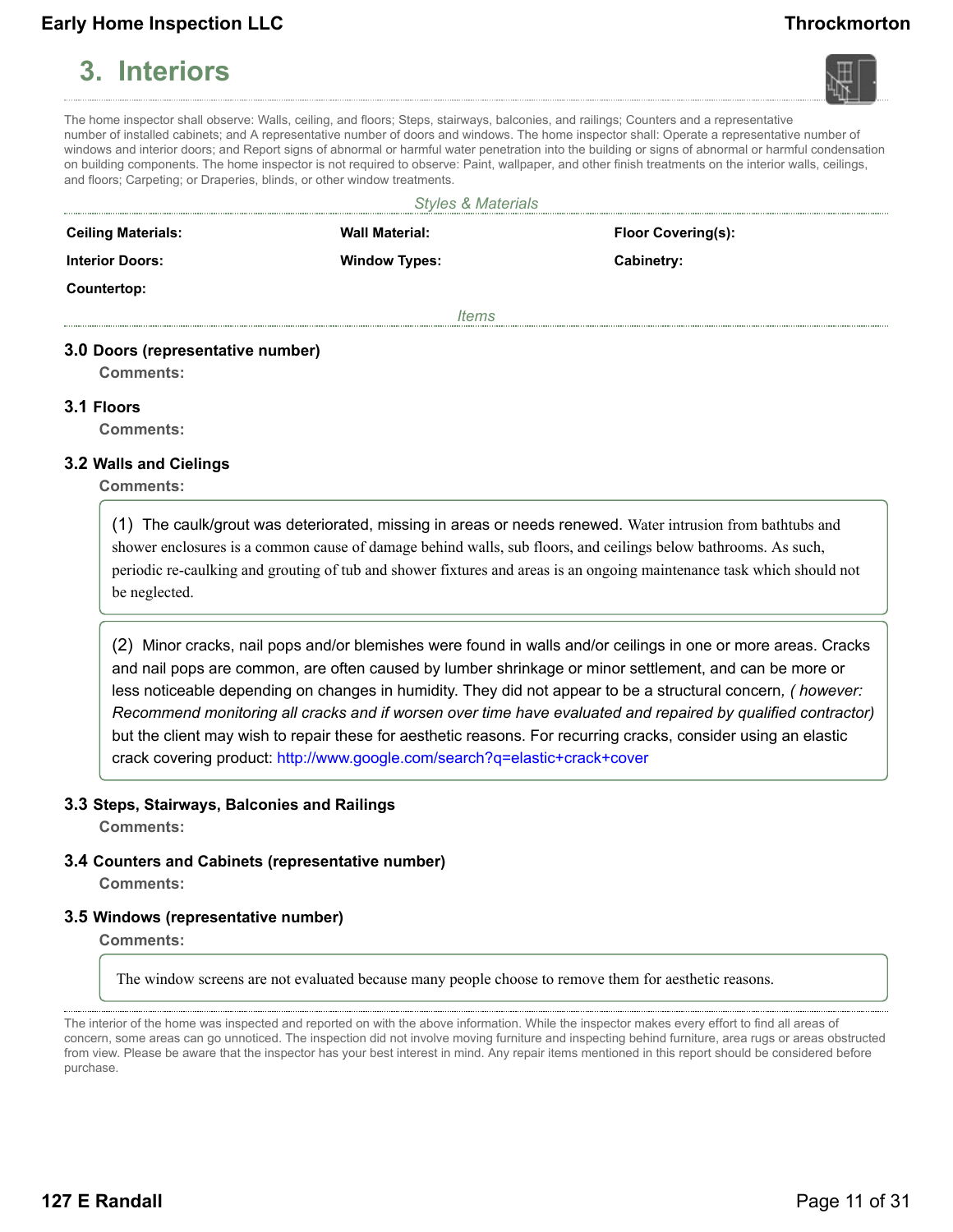# <span id="page-11-0"></span>**4. Garage**



**The inspector does not determine the adequacy of firewall ratings. Requirements for ventilation in garages vary between municipalities.**

| <b>Styles &amp; Materials</b>                                         |                                                                                               |                                                                                                                     |
|-----------------------------------------------------------------------|-----------------------------------------------------------------------------------------------|---------------------------------------------------------------------------------------------------------------------|
| <b>Auto-opener Manufacturer:</b>                                      | <b>Garage Door Type:</b>                                                                      | <b>Garage Door Material:</b>                                                                                        |
|                                                                       | ltems                                                                                         |                                                                                                                     |
| 4.0 Garage Ceilings<br>Comments:                                      |                                                                                               |                                                                                                                     |
| 4.1 Garage Walls (including Firewall Separation)<br>Comments:         |                                                                                               |                                                                                                                     |
| 4.2 Garage Floor<br>Comments:                                         |                                                                                               |                                                                                                                     |
| 4.3 Garage Door (s)<br>Comments:                                      |                                                                                               |                                                                                                                     |
| 4.4 Occupant Door (from garage to inside of home)<br><b>Comments:</b> |                                                                                               |                                                                                                                     |
| <b>Comments:</b>                                                      | 4.5 Garage Door Operators (Report whether or not doors will reverse when met with resistance) |                                                                                                                     |
| when its sensor beam is interrupted.                                  |                                                                                               | <b>Inspector Tip-Test your garage door opener monthly to ensure that it reverses when it hits an obstruction or</b> |

### **4.6 Garge Door Photo-sensor Wiring**

**Comments:**

### **4.7 Garage Stair Handrails/steps**

**Comments:**

### **4.8 Detached garage**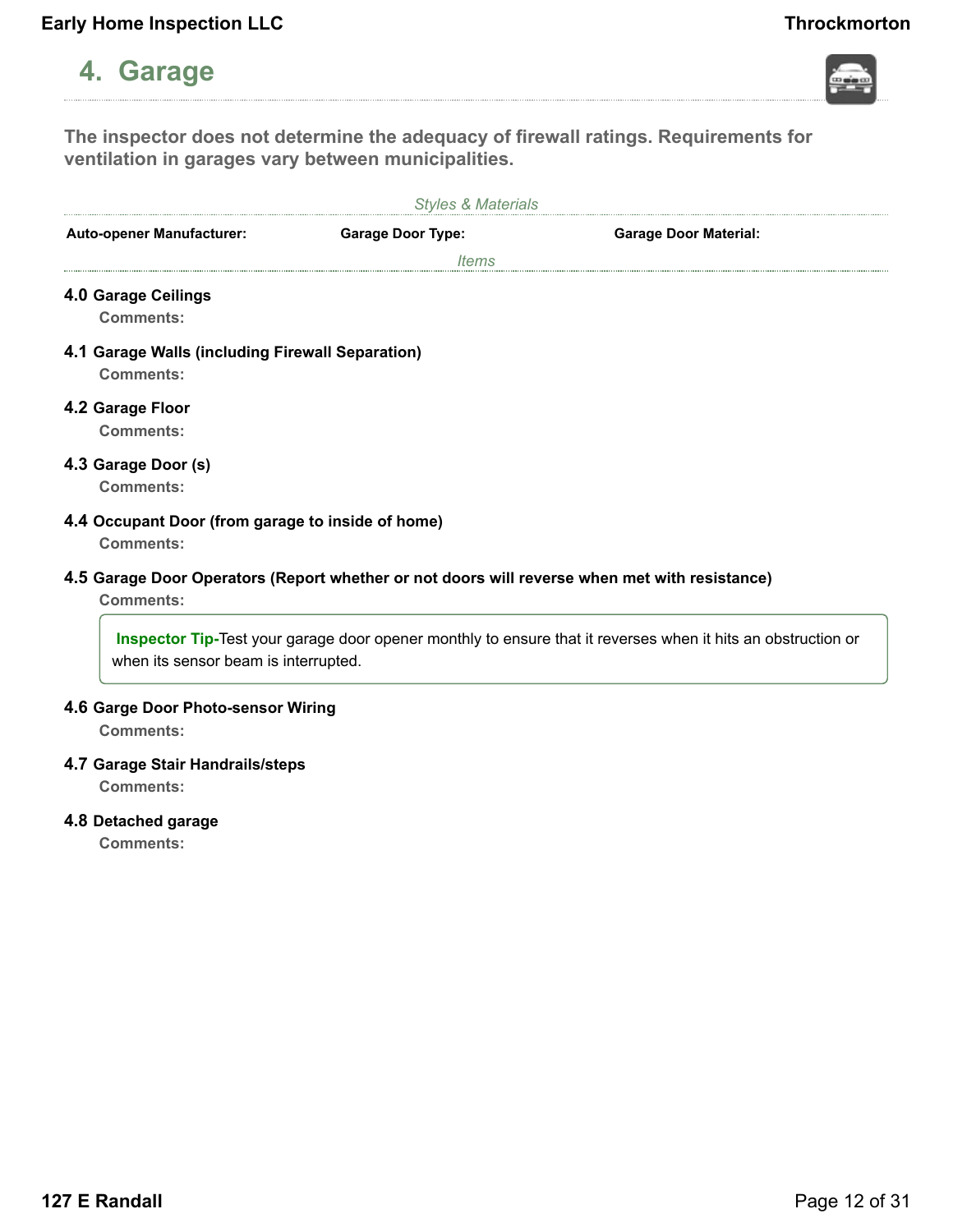# <span id="page-12-0"></span>**5. Structural Components**





The Home Inspector shall observe structural components including foundations, floors, walls, columns or piers, ceilings and roof. The home inspector shall describe the type of Foundation, floor structure, wall structure, columns or piers, ceiling structure, roof structure. The home inspector shall: Probe structural components where deterioration is suspected; Enter under floor crawl spaces, basements, and attic spaces except when access is obstructed, when entry could damage the property, or when dangerous or adverse situations are suspected; Report the methods used to observe under floor crawl spaces and attics; and Report signs of abnormal or harmful water penetration into the building or signs of abnormal or harmful condensation on building components. The home inspector is not required to: Enter any area or perform any procedure that may damage the property or its components or be dangerous to or adversely effect the health of the home inspector or other persons. **MOLD LIKE SUBSTANCES AND INSECTS/PESTS ARE NOT INCLUDED IN THE SCOPE OF THIS REPORT AND ANY COMMENTS ABOUT MOLD LIKE SUBSTANCES OR INSECTS/PESTS INCLUDED ARE MADE AS A COURTESY.**

|                        | <b>Styles &amp; Materials</b>             |                               |
|------------------------|-------------------------------------------|-------------------------------|
| <b>Foundation:</b>     | <b>Method used to observe Crawlspace:</b> | <b>Floor Structure:</b>       |
| <b>Wall Structure:</b> | <b>Columns or Piers:</b>                  | <b>Ceiling Structure:</b>     |
| <b>Roof Structure:</b> | Roof-Type:                                | Method used to observe attic: |
| Attic info:            | New:                                      |                               |
|                        | <i>Items</i>                              |                               |

**5.0 Foundations, Basement and Crawlspace (Report signs of abnormal or harmful water penetration into the building or signs of abnormal or harmful condensation on building components.)**

**Comments:**

#### **5.1 Dehumidifier in crawlspace**

**Comments:**

#### **5.2 SUMP & PUMP in crawlspace**

**Comments:**

#### **5.3 Walls (Structural)**

**Comments:**

#### **5.4 Columns or Piers**

**Comments:**

#### **5.5 Floors (Structural)**

**Comments:**

**Inspector Tip-** *Check the condition of existing floor joist and insulation in crawlspace annually.*

#### **5.6 Ceilings (Structural)**

**Comments:**

#### **5.7 Roof Structure and Attic**

**Comments:**

The structure of the home was inspected and reported on with the above information. While the inspector makes every effort to find all areas of concern, some areas can go unnoticed. Please be aware that the inspector has your best interest in mind. Any repair items mentioned in this report should be considered before purchase.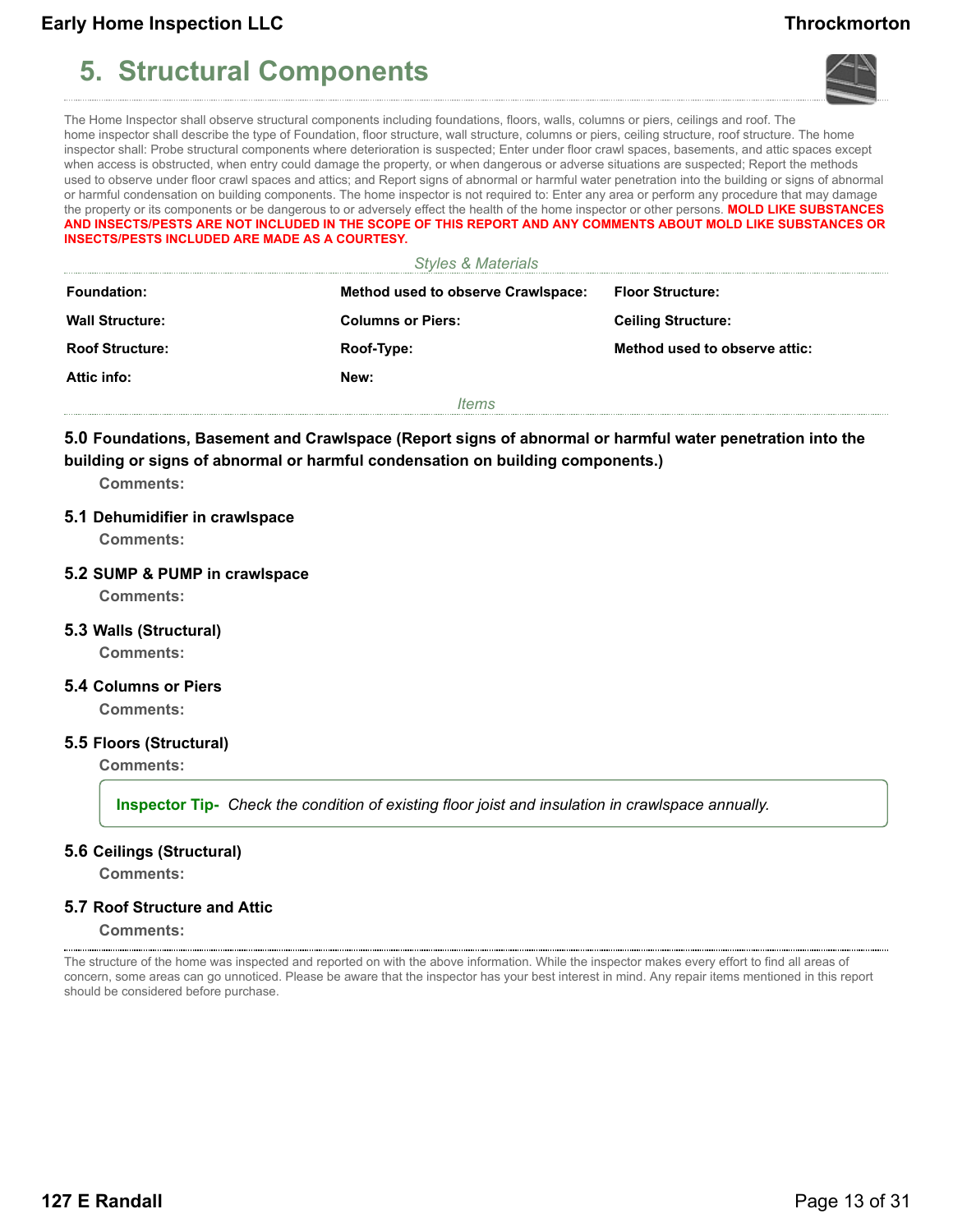# <span id="page-13-0"></span>**6. Plumbing System**





The home inspector shall observe: Interior water supply and distribution system, including: piping materials, supports, and insulation; fixtures and faucets; functional flow; leaks; and cross connections; Interior drain, waste, and vent system, including: traps; drain, waste, and vent piping; piping supports and pipe insulation; leaks; and functional drainage; Hot water systems including: water heating equipment; normal operating controls; automatic safety controls; and chimneys, flues, and vents; Fuel storage and distribution systems including: interior fuel storage equipment, supply piping, venting, and supports; leaks; and Sump pumps. The home inspector shall describe: Water supply and distribution piping materials; Drain, waste, and vent piping materials; Water heating equipment; and Location of main water supply shutoff device. The home inspector shall operate all plumbing fixtures, including their faucets and all exterior faucets attached to the house, except where the flow end of the faucet is connected to an appliance. The home inspector is not required to: State the effectiveness of anti-siphon devices; Determine whether water supply and waste disposal systems are public or private; Operate automatic safety controls; Operate any valve except water closet flush valves, fixture faucets, and hose faucets; Observe: Water conditioning systems; Fire and lawn sprinkler systems; On-site water supply quantity and quality; On-site waste disposal systems; Foundation irrigation systems; Spas, except as to functional flow and functional drainage; Swimming pools; Solar water heating equipment; or Observe the system for proper sizing, design, or use of proper materials.

#### *Styles & Materials*

| <b>Water Source:</b>                      | <b>Meter Location:</b>                                | <b>Water Filters:</b>         |
|-------------------------------------------|-------------------------------------------------------|-------------------------------|
| <b>Plumbing Water Supply (into home):</b> | <b>Plumbing Water Distribution (inside)</b><br>home): | <b>Washer Drain Size:</b>     |
| <b>Plumbing Waste:</b>                    | <b>Water Heater Power Source:</b>                     | <b>Manufacturer:</b>          |
| <b>Water Heater Capacity:</b>             | Life Expectancy:                                      | <b>Water Heater Location:</b> |
| <b>Water Pressure:</b>                    | <b>Water Tempature:</b>                               | New:                          |
| Master bath Tub manufacture:              |                                                       |                               |

*Items*

#### **6.0 Water Meter**

**Comments:**

#### **6.1 Plumbing Drain, Waste and Vent Systems**

**Comments:**

(1) I recommend all toilets be caulked in home. FYI- Most manufactures recommendations include that plumbing fixtures should be sealed where they meet floors and ceilings.

(2) The adequacy and ability of the washer drain line to properly drain cannot be evaluated as part of a visual home inspection.

#### **6.2 Plumbing Water Supply, Distribution System and Fixtures**

**Comments:**

I recommend plumbing fixtures in showers//tubs be caulked. I recommend a qualified person caulk all plumbing fixtures as needed. FYI- If you leave an open area, water from your bathtub or shower may splash in the opening. Over time, the water may cause the area behind the tub/shower to rot and mildew/mold can develop.

#### **6.3 Hot Water Systems, Controls, Chimneys, Flues and Vents**

**Comments:**

(1) FYI: You should keep the water temperature set at a minimum of 110 degrees Fahrenheit to kill microbes and a maximum of 130 degrees to prevent scalding. Water heaters have a typical life expectancy of 7-14 years. *Hot water tested at (F)*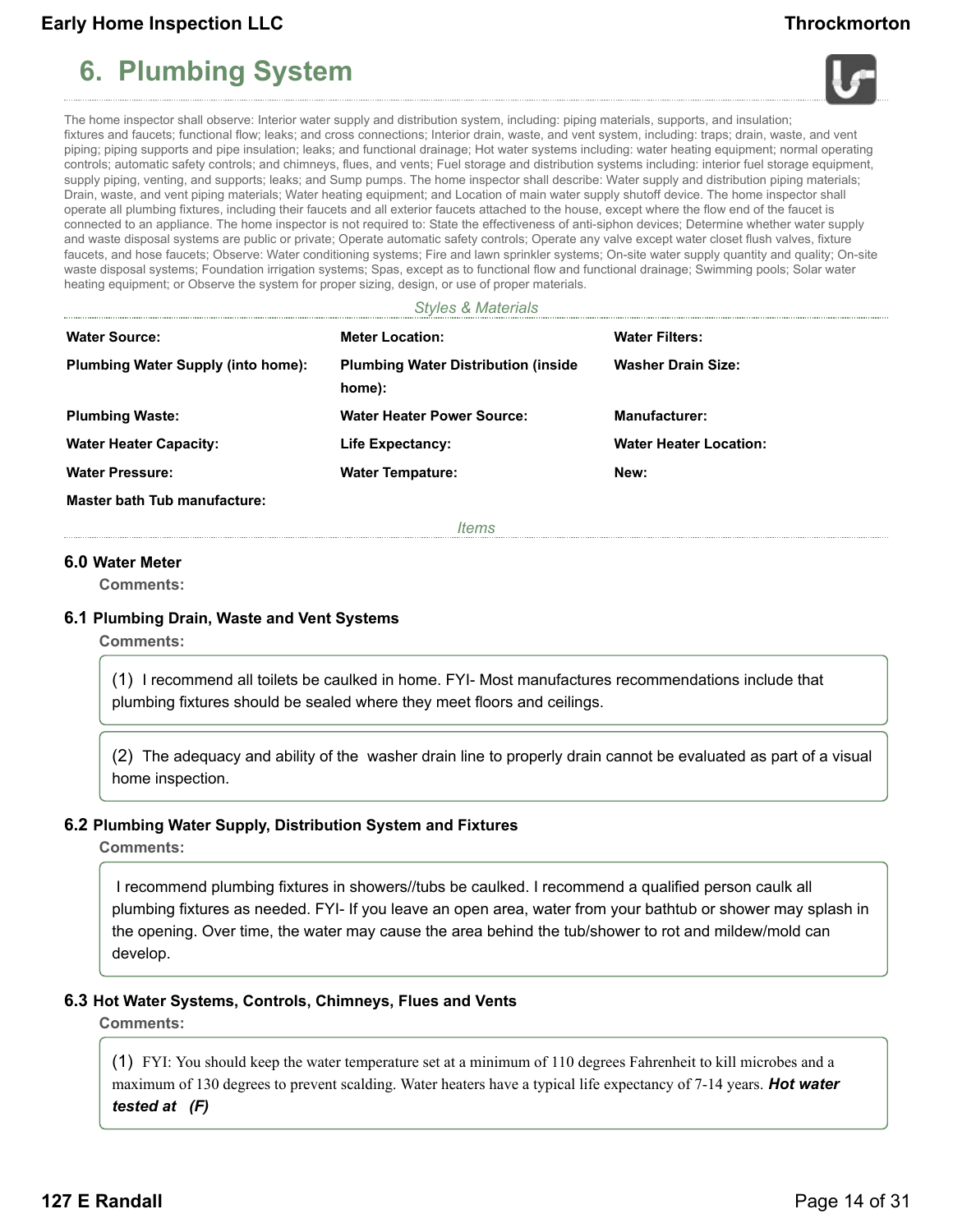(2) **Inspector Tip-** *Annually test the temperature-pressure relief valve by quickly discharging it two or three times. Following the testing, keep an eye out for small leaks from the valve.*

**6.4 Main Water Shut-off Device (Describe location)**

**Comments:**

- **6.5 Fuel Storage and Distribution Systems (Interior fuel storage, piping, venting, supports, leaks) Comments:**
- **6.6 Main Fuel Shut-off (Describe Location)**

**Comments:**

**6.7 Sump Pump**

**Comments:**

#### **6.8 Dehumidifier**

The plumbing in the home was inspected and reported on with the above information. While the inspector makes every effort to find all areas of concern, some areas can go unnoticed. Washing machine drain line for example cannot be checked for leaks or the ability to handle the volume during drain cycle. Older homes with galvanized supply lines or cast iron drain lines can be obstructed and barely working during an inspection but then fails under heavy use. If the water is turned off or not used for periods of time (like a vacant home waiting for closing) rust or deposits within the pipes can further clog the piping system. Please be aware that the inspector has your best interest in mind. Any repair items mentioned in this report should be considered before purchase. It is recommended that qualified contractors be used in your further inspection or repair issues as it relates to the comments in this inspection report.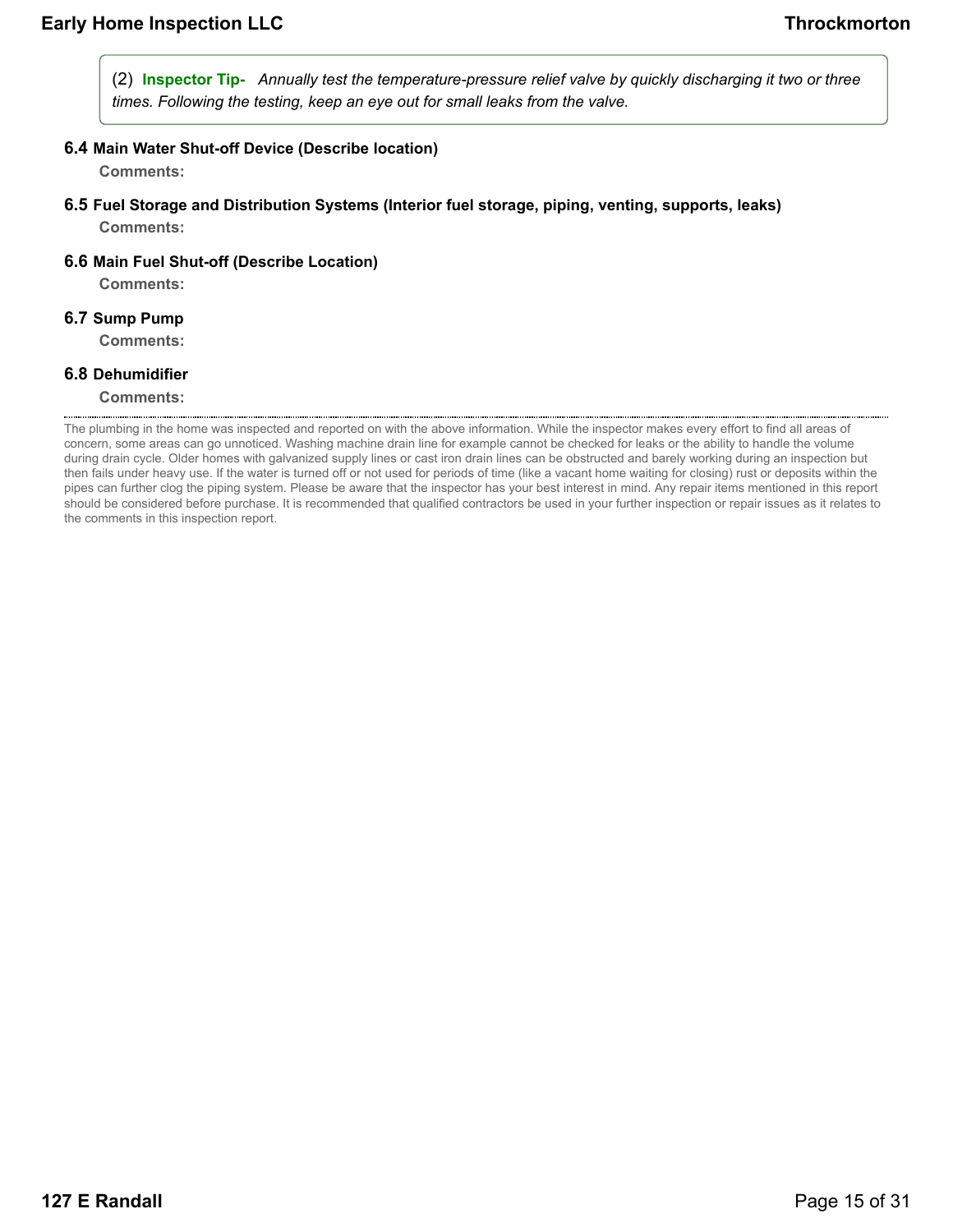# <span id="page-15-0"></span>**7. Electrical System**





The home inspector shall observe: Service entrance conductors; Service equipment, grounding equipment, main over current device, and main and distribution panels; Amperage and voltage ratings of the service; Branch circuit conductors, their over current devices, and the compatibility of their ampacities and voltages; The operation of a representative number of installed ceiling fans, lighting fixtures, switches and receptacles located inside the house, garage, and on the dwelling's exterior walls; The polarity and grounding of all receptacles within six feet of interior plumbing fixtures, and all receptacles in the garage or carport, and on the exterior of inspected structures; The operation of ground fault circuit interrupters; and Smoke detectors. The home inspector shall describe: Service amperage and voltage; Service entry conductor materials; Service type as being overhead or underground; and Location of main and distribution panels. The home inspector shall report any observed aluminum branch circuit wiring. The home inspector shall report on presence or absence of smoke detectors, and operate their test function, if accessible, except when detectors are part of a central system. The home inspector is not required to: Insert any tool, probe, or testing device inside the panels; Test or operate any over current device except ground fault circuit interrupters; Dismantle any electrical device or control other than to remove the covers of the main and auxiliary distribution panels; or Observe: Low voltage systems; Security system devices, heat detectors, or carbon monoxide detectors; Telephone, security, cable TV, intercoms, or other ancillary wiring that is not a part of the primary electrical distribution system; or Built-in vacuum equipment.

*Styles & Materials*

| <b>Electrical Service Conductors:</b> | Panel capacity:                     | <b>Sub Panel Capacity:</b>                   |
|---------------------------------------|-------------------------------------|----------------------------------------------|
| <b>Panel Type:</b>                    | <b>Electric Panel Manufacturer:</b> | <b>Electric Panel Manufacture Sub panel:</b> |
| Branch wire 15 and 20 AMP:            | <b>Wiring Methods:</b>              |                                              |
|                                       | <i>Items</i>                        |                                              |

**7.0 Service Entrance Conductors**

**Comments:**

- **7.1 Service and Grounding Equipment, Main Overcurrent Device, Main and Distribution Panels Comments:**
- **7.2 Branch Circuit Conductors, Overcurrent Devices and Compatability of their Amperage and Voltage Comments:**

### **7.3 Connected Devices and Fixtures (Observed from a representative number operation of ceiling fans, lighting fixtures, switches and receptacles located inside the house, garage, and on the dwelling's exterior walls)**

**Comments:**

Although exterior lighting is outside the scope of a home inspection, the inspector attempts to operate exterior fixtures. Fixtures may appear to be inoperable due to bulbs that need to be replaced, connection to a timer or light-sensitive switch, or a problem may exist with the light fixture, wiring or the switch. You should consult with seller regarding the operation of exterior fixtures.

### **7.4 Polarity and Grounding of Receptacles within 6 feet of interior plumbing fixtures, all receptacles in garage,**

#### **carport and exterior walls of inspected structure**

**Comments:**

### **7.5 Operation of GFCI (Ground Fault Circuit Interrupters)**

**Comments:**

**How does a GFCI work?** The GFCI monitors the flow of electricity from the outlet to any electrical device plugged into it. If the GFCI detects that some current is not returning to the receptacle, and is going out through another path, the GFCI will quickly turn off power to the receptacle. **Where should GFCIs be installed for safety?** Anywhere a receptacle is required and a water source is present, such as kitchens, bathrooms, laundry rooms, workshops and garages, as well as near pools, spas, hot tubs and outdoor installations. **These are the locations in and around home when GFCIS were first required. 1968** - Swimming Pool Under water Lighting **1971** - Receptacles Near Swimming Pools **1973** - Outdoor Receptacles **1975** - Bathroom Receptacles **1978** - Garage Receptacles **1981** - Whirlpools and Tubs **1987**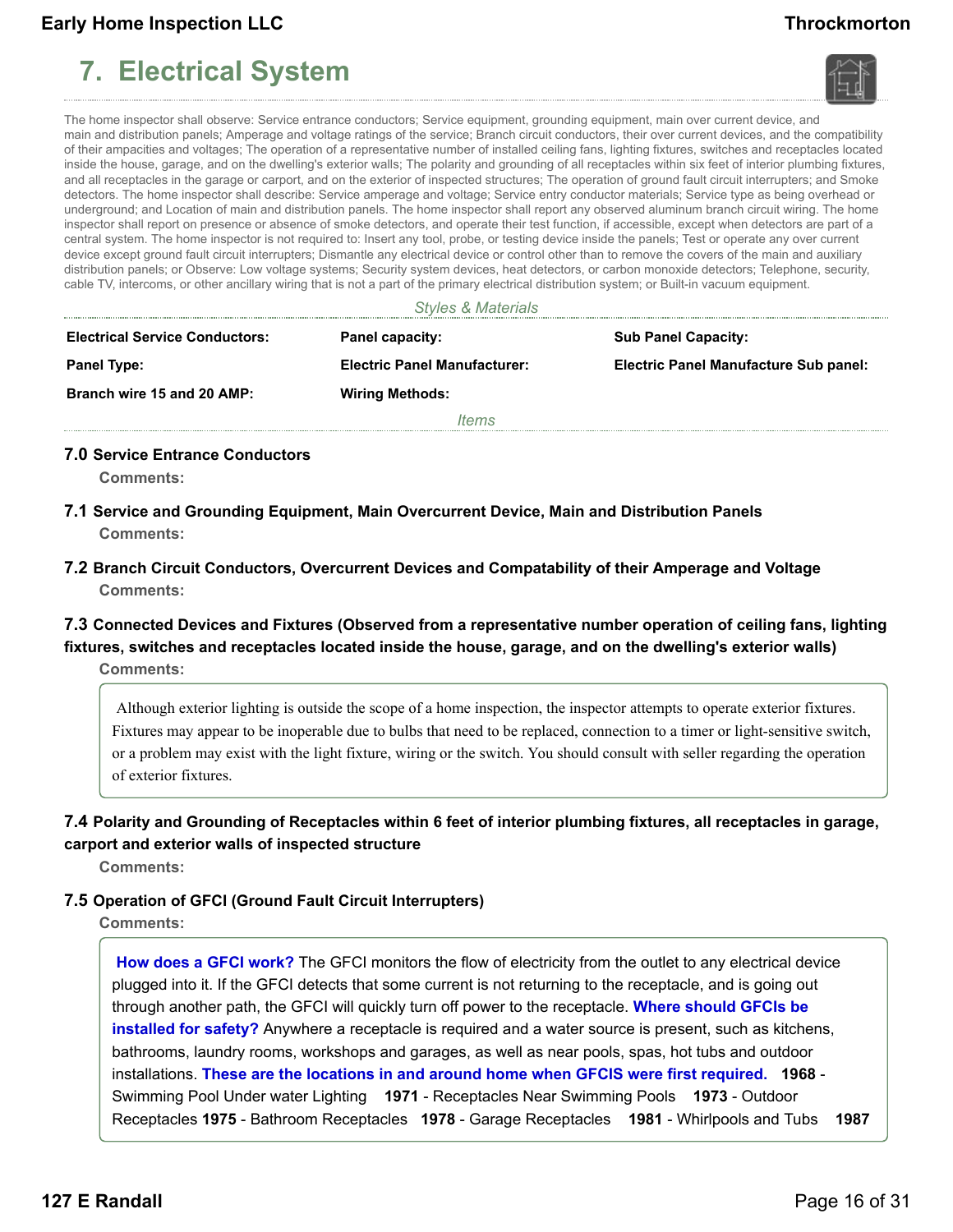- Receptacles Near Kitchen Sinks **1990** - Receptacles in Unfinished Basements and Crawl Spaces **1993** - Receptacles Near Wet Bar Sinks **1996** - All Kitchen Counter-Top Receptacles **2005** - Receptacles Near Laundry and Utility Sinks **2014 -** All receptacle outlets in laundry area. **Inspector Tip-***Test all GFCI (ground fault circuit interrupter) outlets monthly. Press the test button and use a voltage tester to make sure the power goes off.*

#### **7.6 Operation of AFCIs (Arc-Fault Circuit-Interrupters)**

**Comments:**

**How does a AFCIs work?** AFCI protection is much like a GFCI outlet, but it protects against an entirely different potential danger. Sometimes, certain types of electrical appliances will be used to convert electricity into heat. Sometimes, these devices will also cause heating where the device plugs into the wall. This is called arcing. You sometimes see it when you quickly unplug a heating appliance, like a clothing iron, from an outlet while it is switched on. Electrical arcs can also be caused when someone drives a nail through a wire that is in a wall (like when hanging a picture) or by mice or squirrels who like to chew on electrical wiring. **Where should AFCIs be installed for safety?** AFCIs should also be considered whenever adding or upgrading a panel box while using existing branch circuit conductors. AFCI protection devices are not found in wall receptacles, but are incorporated into your house's main electrical service equipment panel in the form of special circuit breakers. Your house can easily be AFCI protected. Just have a licensed and insured electrician replace the circuit breakers for bedroom areas with AFCI circuit breakers. **Please Note:** Like GFCI outlets, older homes are not usually required by mere local building codes, but they are required by the much higher safety standards used by professional home inspectors. **These are the locations in and around home when AFCIs were first required by the National Electrical Code 1999-** outlets in bedrooms, **2002 -** expanded the use of AFCI's to include all bedroom circuits (such as lighting and hard-wired smoke alarms), kitchens. **2008-** all habitable rooms in new homes such as living rooms and dining rooms. **2014** - Kitchens and laundry areas now require AFCI protection. IF NOT INSTALLED IN HOME. RECOMMEND CONSULT WITH ELECTRICAL CONTRACTOR FOR POSSIBLE UPGRADE.

### **7.7 Location of Main and Distribution Panels**

**Comments:**

#### **7.8 Smoke Detectors**

**Comments:**

(1) **Smoke alarms**. During our inspection, we do not operate smoke alarms . We also do not smoke-test alarms, which is the only definitive test to confirm proper function. We recommend installation in the following areas for smoke detectors: wall or ceiling outside bedrooms, in each bedroom, in the garage, and basements if present. If there are no fire extinguishers in the house it is recommend that a fire extinguisher be accessible in the kitchen, garage, and second floor if present. Smoke alarms should be replaced every 10 years if not sooner. Recommend replacing batteries every six months. For more information, visit: http://www.cpsc.gov/ cpscpub/pubs/559.pdf. **CURRENT ALARMS MISSING IN AREAS AND ONE OR MORE DID NOT HAVE BATTERY FUNCTION. RECOMMEND CORRECTION FOR SAFETY.**

(2) **Inspector Tip-** *mark one detector in home with magic marker Ex. (replace all 2025). Replace the batteries in detectors yearly. And remember, even recent hard-wired detectors have backup batteries that must be replaced. If you have never checked yours, do so.*

#### **7.9 Carbon Monoxide Detectors**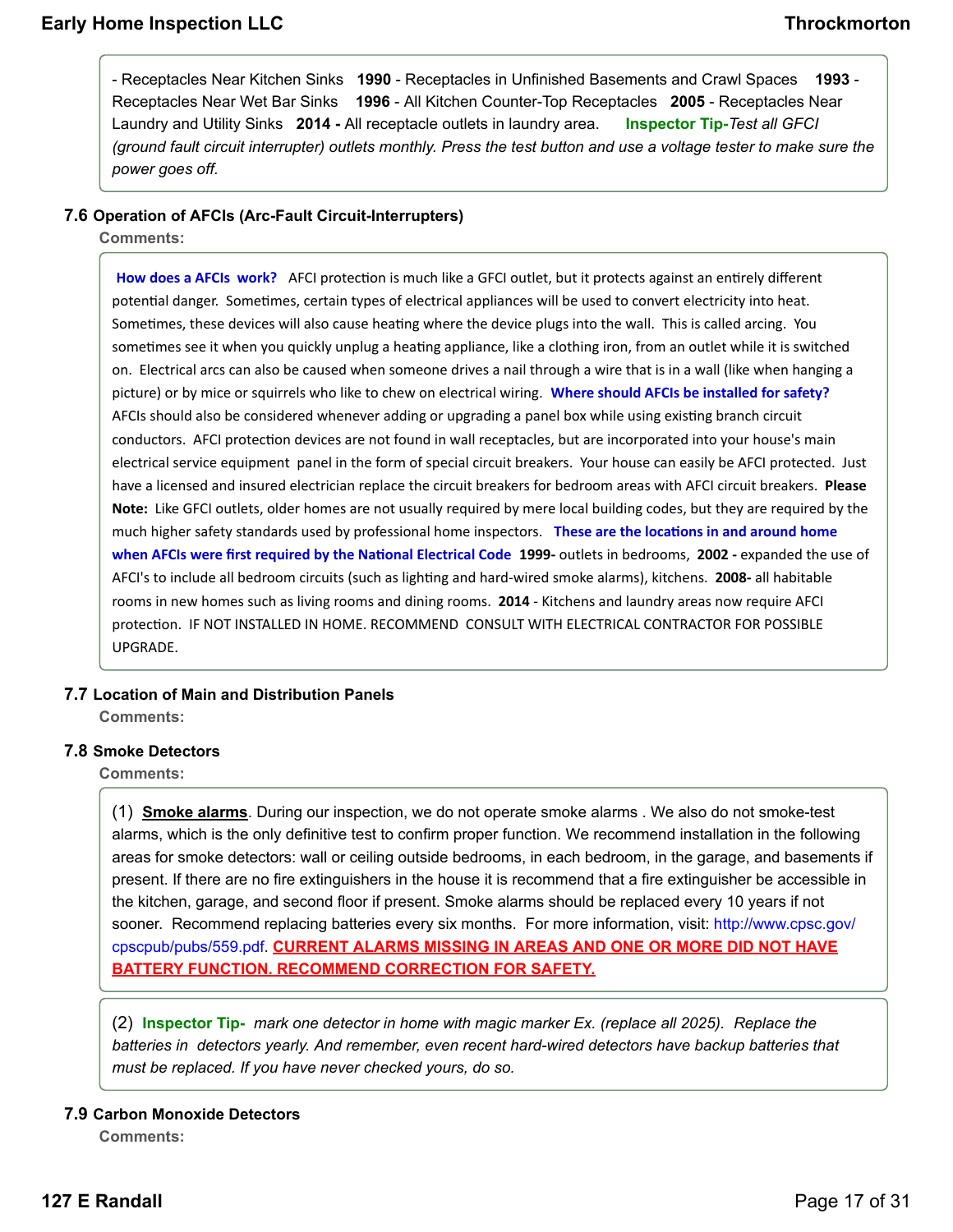المستنب

**Carbon monoxide alarms.** During our inspection, we do not test Carbon monoxide alarms. Recommend installing approved CO alarms outside of each separate sleeping area in the immediate vicinity of the bedrooms on each level and in accordance with the manufacturer's recommendations. Carbon monoxide alarms should be replaced every 5 years if not sooner. Recommend replacing batteries every six months. For more information, visit: **http://www.cpsc.gov/CPSCPUB/PREREL/prhtml05/05017.html CURRENT ALARMS MISSING IN AREAS AND ONE OR MORE DID NOT HAVE BATTERY FUNCTION. RECOMMEND CORRECTION FOR SAFETY.**

**Inspector Tip-** *mark one detector in home with magic marker Ex. (replace all 2020). Replace the batteries in detectors yearly. And remember, even recent hard-wired detectors have backup batteries that must be replaced. If you have never checked yours, do so.*

The electrical system of the home was inspected and reported on with the above information. While the inspector makes every effort to find all areas of concern, some areas can go unnoticed. Outlets were not removed and the inspection was only visual. Any outlet not accessible (behind the refrigerator for example) was not inspected or accessible. Please be aware that the inspector has your best interest in mind. Any repair items mentioned in this report should be considered before purchase.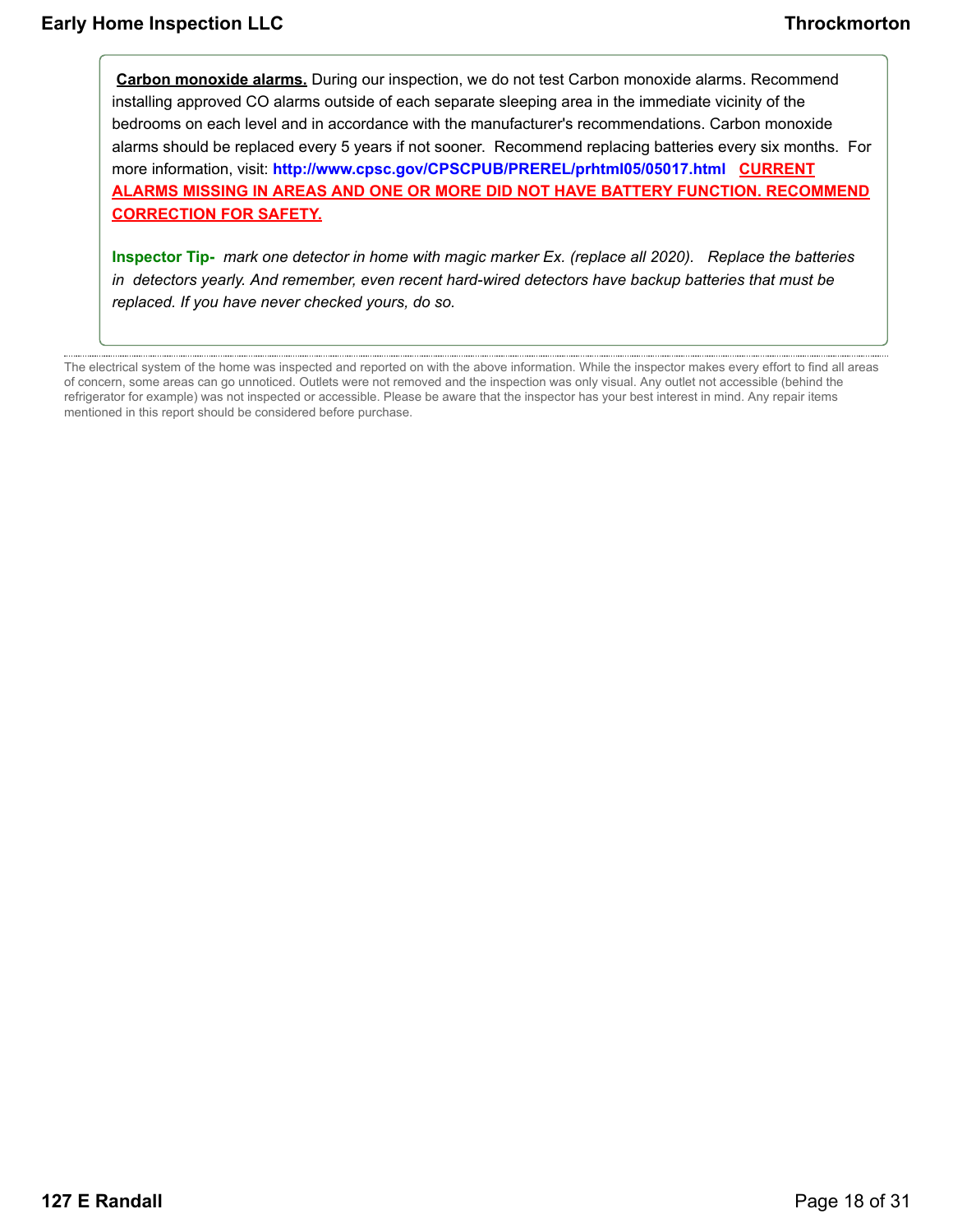# <span id="page-18-0"></span>**8. Heating / Central Air Conditioning**





The home inspector shall observe permanently installed heating and cooling systems including: Heating equipment; Cooling Equipment that is central to home; Normal operating controls; Automatic safety controls; Chimneys, flues, and vents, where readily visible; Solid fuel heating devices; Heat distribution systems including fans, pumps, ducts and piping, with supports, insulation, air filters, registers, radiators, fan coil units, convectors; and the presence of an installed heat source in each room. The home inspector shall describe: Energy source; and Heating equipment and distribution type. The home inspector shall operate the systems using normal operating controls. The home inspector shall open readily openable access panels provided by the manufacturer or installer for routine homeowner maintenance. The home inspector is not required to: Operate heating systems when weather conditions or other circumstances may cause equipment damage; Operate automatic safety controls; Ignite or extinguish solid fuel fires; or Observe: The interior of flues; Fireplace insert flue connections; Humidifiers; Electronic air filters; or The uniformity or adequacy of heat supply to the various rooms. MOLD LIKE SUBSTANCES AND INSECTS/PESTS ARE NOT INCLUDED IN THE SCOPE OF THIS REPORT AND **ANY COMMENTS ABOUT MOLD LIKE SUBSTANCES OR INSECTS/PESTS INCLUDED ARE MADE AS A COURTESY.**

*Styles & Materials*

| <b>Number of Heat Systems (excluding</b><br>wood):                           | Ductwork:                                         | <b>Filter Type:</b>                           |
|------------------------------------------------------------------------------|---------------------------------------------------|-----------------------------------------------|
| <b>Types of Fireplaces:</b>                                                  | <b>Operable Fireplaces:</b>                       | <b>Filter Size:</b>                           |
| <b>Number of Woodstoves:</b>                                                 | <b>Number of AC Only Units:</b>                   | ZONE 1 Heat Type:                             |
| Zone 1 Heat Energy Source:                                                   | Zone 1 Heat System Brand:                         | Zone 1 BTU Rating of Heating System:          |
| Zone 1 Air Handler/Furnace/Boiler Model Zone 1 Cooling Equipment Type:<br>#: |                                                   | Zone 1 Central Air Manufacturer:              |
| <b>Zone 1 Cooling Equipment Energy</b><br>Source:                            | Zone 1 Central Air Size of Equipment:             | Zone 1 A/C Condensor Model #:                 |
| Zone 1 A/C Air Handler Model #:                                              | Zone 2 Heat Type:                                 | Zone 2 Energy Source:                         |
| <b>Zone2 Heat System Brand:</b>                                              | Zone 2 BTU Rating of Heating System:              | Zone 2 Air Handler/Furnace/Boiler Model<br>#: |
| <b>Zone 2 Cooling Equipment Type:</b>                                        | <b>Zone 2 Cooling Equipment Energy</b><br>Source: | Zone 2 Central Air Manufacturer:              |
| Zone 2 Central Air Size of Equipment:                                        | <b>SUNROOM SYSTEM:</b>                            | Zone 2 A/C Condensor Model #:                 |
| Zone 2 A/C Air Handler Model #:                                              | Kelvinator:                                       | New:                                          |
|                                                                              | <i>Items</i>                                      |                                               |

#### **8.0 Styles and Materials**

**Comments:**

#### **8.1 Heating Equipment**

**Comments:**

(1) **Inspector Tip-** *Utility companies and heating and cooling professionals recommend an annual inspection of furnaces and cooling condensers/compressors.*

(2) You should request the maintenance records of the HVAC systems, and if it cannot be proven that the system has been thoroughly inspected within the last 12 months by a qualified HVAC technician, it is recommend that a complete system evaluation be made to ensure proper operation.

#### **8.2 Normal Operating Controls**

**Comments:**

#### **8.3 Automatic Safety Controls**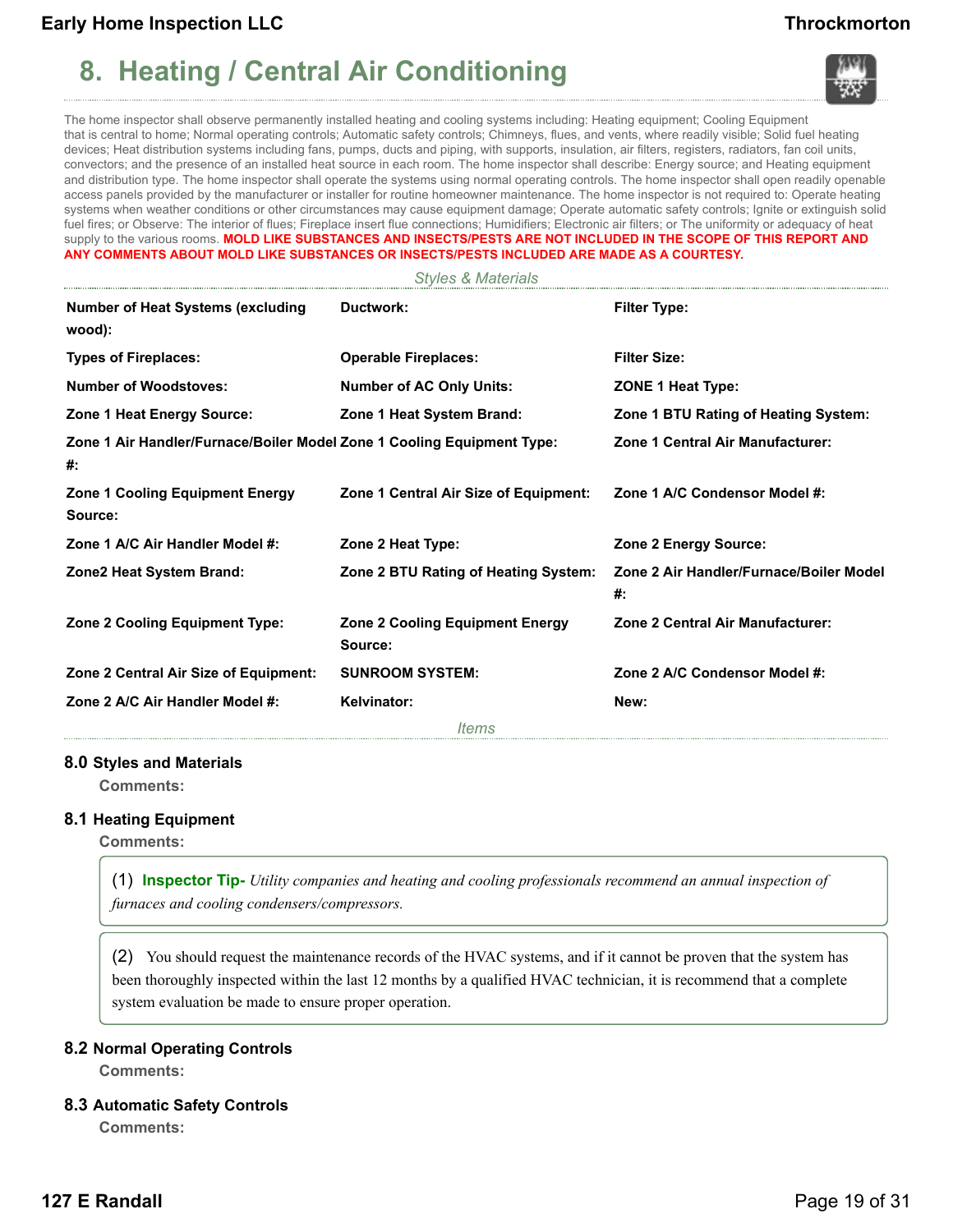### **8.4 Distribution Systems (including fans, pumps, ducts and piping, with supports, insulation, air filters, registers, radiators, fan coil units and convectors)**

**Comments:**

(1) **Inspector Tip-** *Clean leaves and debris from the condenser of a central air conditioner seasonally.*

(2) Recommend replacing or washing HVAC filters upon taking occupancy depending on the type of filters installed. Regardless of the type, recommend checking filters monthly in the future and replacing or washing them as necessary. How frequently they need replacing or washing depends on the type and quality of the filter, how the system is configured (e.g. always on vs. "Auto"), and on environmental factors (e.g. pets, smoking, frequency of house cleaning, number of occupants, the season).

**Inspector Tip-** Recommend to have ductwork cleaned every 5 to 7 years. May improve air flow and efficiency in HVAC system, and reduce dust in home, and improve air quality.

#### **8.5 Presence of Installed Heat Source in Each Room**

**Comments:**

#### **8.6 Chimneys, Flues and Vents (for fireplaces, gas water heaters or heat systems)**

**Comments:**

The liner was not inspected by our company. I recommend a qualified chimney sweep inspect for safety.

#### **8.7 Solid Fuel Heating Devices (Fireplaces, Woodstove)**

**Comments:**

The National Fire Protection Association (NFPA) recommends an annual inspection of all chimneys, fireplaces, solid fuel-burning appliances, and vents.

#### **8.8 Gas/LP Firelogs and Fireplaces**

**Comments:**

The National Fire Protection Association (NFPA) recommends an annual inspection of all chimneys, fireplaces, solid fuel-burning appliances, and vents.

#### **8.9 Cooling and Air Handler Equipment**

**Comments:**

(1) You should request the maintenance records of the HVAC systems, and if it cannot be proven that the system has been thoroughly inspected within the last 12 months by a qualified HVAC technician, it is recommend that a complete system evaluation be made to ensure proper operation

(2) **Inspector Tip-** *Utility companies and heating and cooling professionals recommend an annual inspection of furnaces and cooling condensers/compressors.*

(3) AC Ton requirement for HVAC for this home is not within the scope of our inspection. However my rule of thumb for average well insulated home at 3000 square feet of living space the ton rating should fall in the 4-5 ton range in our area. Additional information- When sizing a cooling system for a home, keep in mind that it's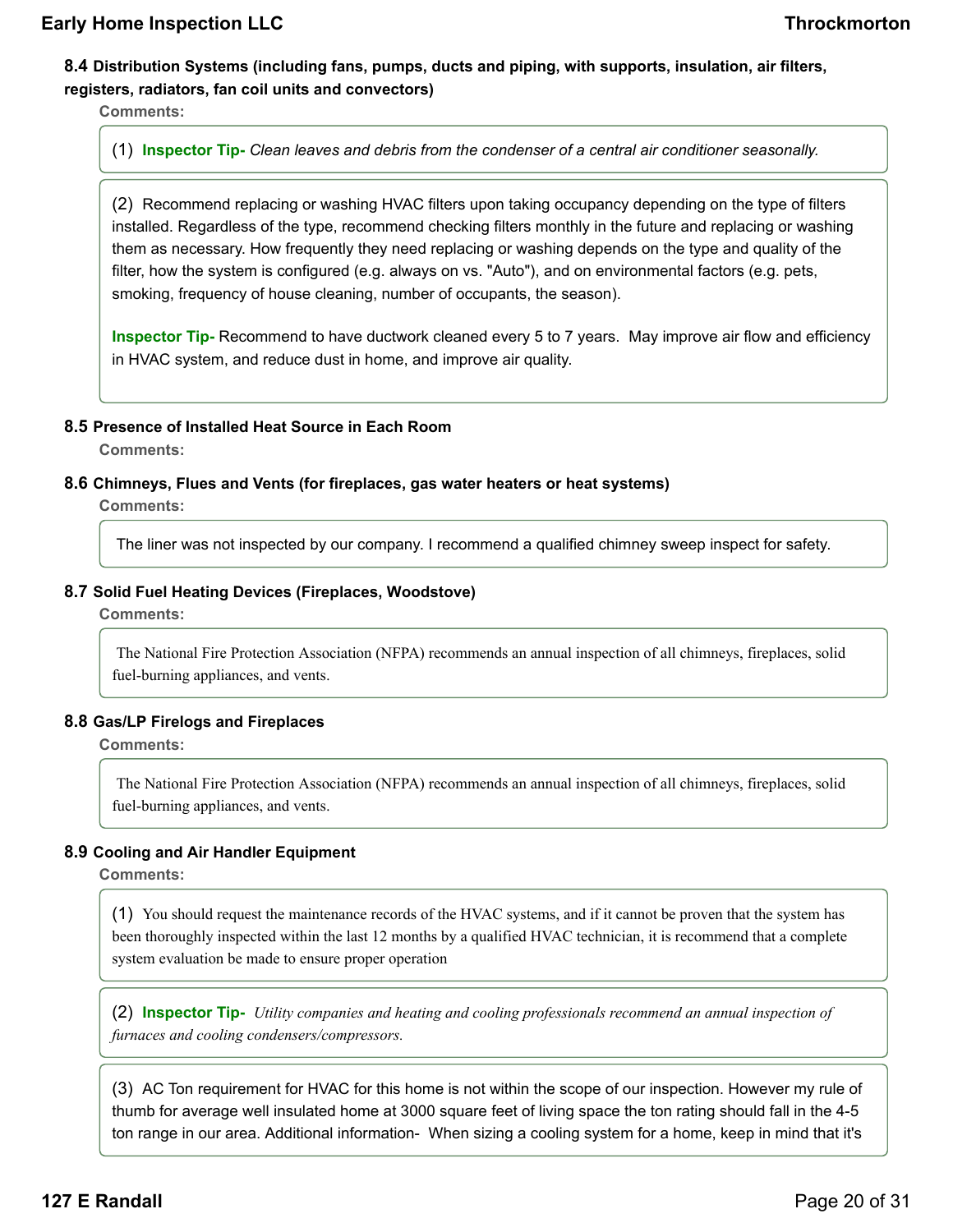better to undersize than to oversize. A smaller system may run a bit more often, but it will cost less to operate. A larger system will cost more to operate, in addition to being inefficient, which will cost more money in the long run. If you oversize the cooling system in your house, what will happen is that it will only operate in short little bursts and since it's operating for a short period of time, it doesn't have the opportunity to dehumidify the air in your home. When the cooling system is the proper size, it runs a little bit longer every time it turns on, and during this longer period of running, it provides cooling " and it will dehumidify and provide better comfort in the home. So the bottom line is, bigger is not always better.

### **8.10 Presence of Installed Cooling Source in Each Room**

#### **Comments:**

The heating and cooling system of this home was inspected and reported on with the above information. While the inspector makes every effort to find all areas of concern, some areas can go unnoticed. The inspection is not meant to be technically exhaustive. The inspection does not involve removal and inspection behind service door or dismantling that would otherwise reveal something only a licensed heat contractor would discover. Please be aware that the inspector has your best interest in mind. Any repair items mentioned in this report should be considered before purchase.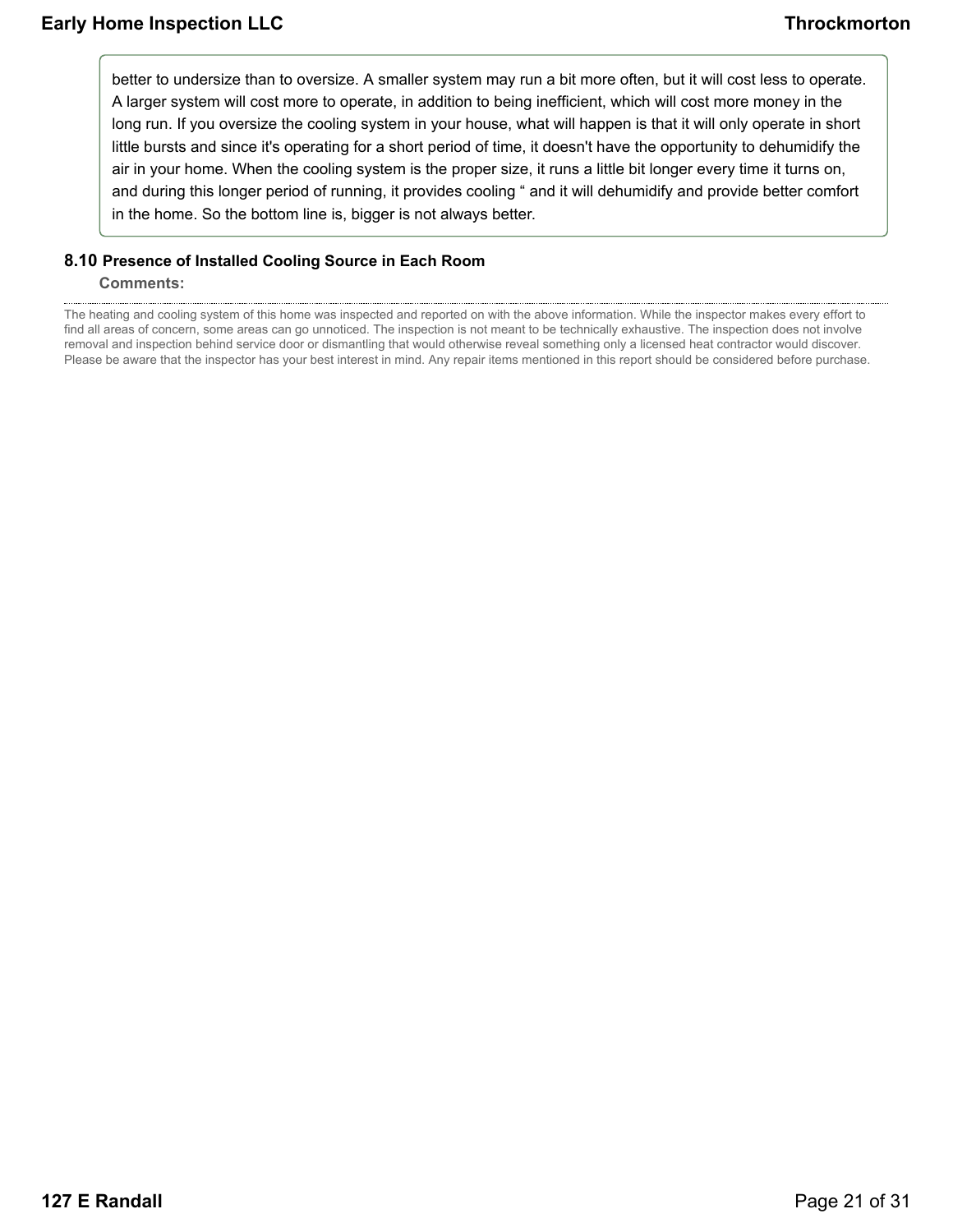# <span id="page-21-0"></span>**9. Insulation and Ventilation**





The home inspector shall observe: Insulation and vapor retarders in unfinished spaces; Ventilation of attics and foundation areas; Kitchen, bathroom, and laundry venting systems; and the operation of any readily accessible attic ventilation fan, and, when temperature permits, the operation of any readily accessible thermostatic control. The home inspector shall describe: Insulation in unfinished spaces; and Absence of insulation in unfinished space at conditioned surfaces. The home inspector shall: Move insulation where readily visible evidence indicates the need to do so; and Move insulation where chimneys penetrate roofs, where plumbing drain/waste pipes penetrate floors, adjacent to earth filled stoops or porches, and at exterior doors. The home inspector is not required to report on: Concealed insulation and vapor retarders; or Venting equipment that is integral with household appliances. **MOLD AND INSECTS/PESTS ARE NOT INCLUDED IN THE SCOPE OF THIS REPORT AND ANY COMMENTS ABOUT MOLD OR INSECTS/PESTS INCLUDED ARE MADE AS A COURTESY.**

|  | <b>Styles &amp; Materials</b> |
|--|-------------------------------|
|--|-------------------------------|

| <b>Attic Insulation:</b>        | <b>Ventilation:</b>             | <b>Exhaust Fans:</b>         |
|---------------------------------|---------------------------------|------------------------------|
| <b>Dryer Power Source:</b>      | <b>Dryer Vent Through Wall:</b> | <b>Dryer Vent Extension:</b> |
| <b>Floor System Insulation:</b> |                                 |                              |
|                                 | <i>Items</i>                    |                              |

#### **9.0 Insulation in Attic**

**Comments:**

**Inadequate insulation in attic according to todays standards**-Current standards for this area is 10"-15" for approx. R-30 to R-38 insulating value. It is recommended that attic be properly insulated.

#### **9.1 Insulation Under Floor System**

**Comments:**

- **9.2 Vapor Retarders (in Crawlspace or basement) Comments:**
- **9.3 Ventilation of Attic and Foundation Areas**

**Comments:**

**9.4 Venting Systems (Kitchens, Baths and Laundry)**

**Comments:**

A dryer vent connection was installed in the laundry room. The dryer vent was examined visually only. A visual examination will not detect the presence of lint accumulated inside the vent, which is a potential fire hazard. The Inspector recommends that you have the dryer vent cleaned at the time of purchase and annually in the future to help ensure that safe conditions exist. Lint accumulation can occur even in approved, properly installed vents. All work should be performed by a qualified contractor.

#### **9.5 Ventilation Fans and Thermostatic Controls in Attic**

**Comments:**

#### **9.6 Wall Insulation**

**Comments:**

Not visible behind finished walls.

The insulation and ventilation of the home was inspected and reported on with the above information. While the inspector makes every effort to find all areas of concern, some areas can go unnoticed. Venting of exhaust fans or clothes dryer cannot be fully inspected and bends or obstructions can occur without being accessible or visible (behind wall and ceiling coverings). Only insulation that is visible was inspected. Please be aware that the inspector has your best interest in mind. Any repair items mentioned in this report should be considered before purchase.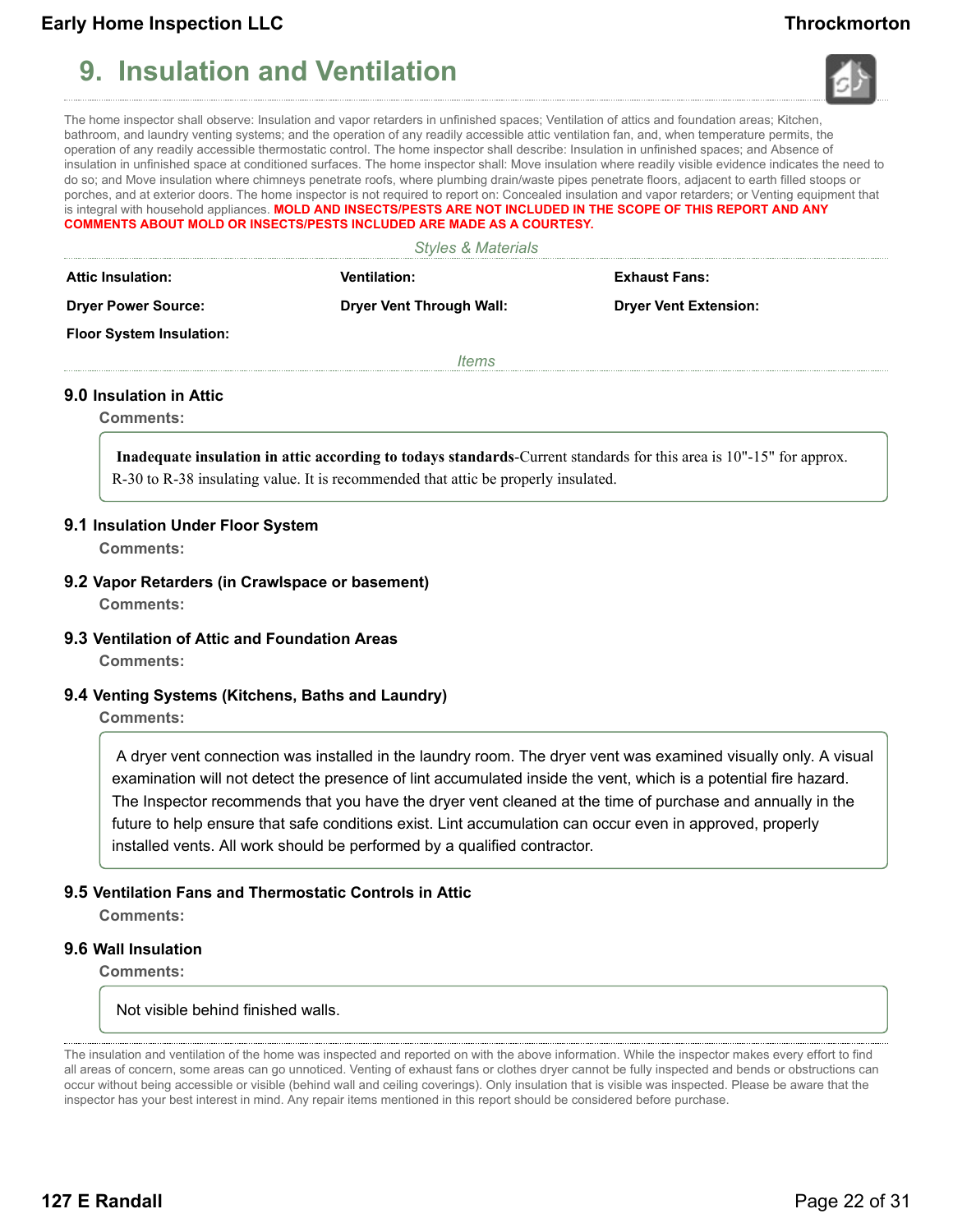# <span id="page-22-0"></span>**10. Built-In Kitchen/ Laundry Appliances**





The home inspector shall observe and operate the basic functions of the following kitchen appliances: Permanently installed dishwasher, through its normal cycle; Range, cook top, and permanently installed oven; Trash compactor; Garbage disposal; Ventilation equipment or range hood; and Permanently installed microwave oven. The home inspector is not required to observe: Clocks, timers, self-cleaning oven function, or thermostats for calibration or automatic operation; Non built-in appliances; or Refrigeration units. The home inspector is not required to operate: Appliances in use; or Any appliance that is shut down or otherwise inoperable.

| <b>Styles &amp; Materials</b> |                         |                            |  |  |  |
|-------------------------------|-------------------------|----------------------------|--|--|--|
| Range/Oven/ Cook Top:         | Hood:                   | <b>Built in Microwave:</b> |  |  |  |
| Dishwasher Brand:             | <b>Disposer Brand:</b>  | <b>Trash Compactors:</b>   |  |  |  |
| <b>Refrigerator:</b>          | <b>Washing Machine:</b> | Dryer:                     |  |  |  |
|                               | ltems                   |                            |  |  |  |

#### **10.0 Cook Top**

**Comments:**

#### **10.1 Ranges/Ovens/Cook tops**

**Comments:**

#### **10.2 Range Hood (s)**

**Comments:**

#### **10.3 Dishwasher**

**Comments:**

We ran the dishwasher through a short cycle to determine if it was functional and that the power source was functional. We cannot determine how it washes or dries dishes, and will not determine how long it will last.

#### **10.4 Microwave**

**Comments:**

#### **10.5 Food Waste Disposer**

**Comments:**

#### **10.6 Trash Compactor**

**Comments:**

#### **10.7 Wall Oven**

**Comments:**

#### **10.8 Refrigerator**

**Comments:**

#### **10.9 Sink Sprayer**

**Comments:**

### **10.10 Down Draft Exhaust**

**Comments:**

#### **10.11 Washing Machine**

**Comments:**

#### **10.12 Clothes Dryer**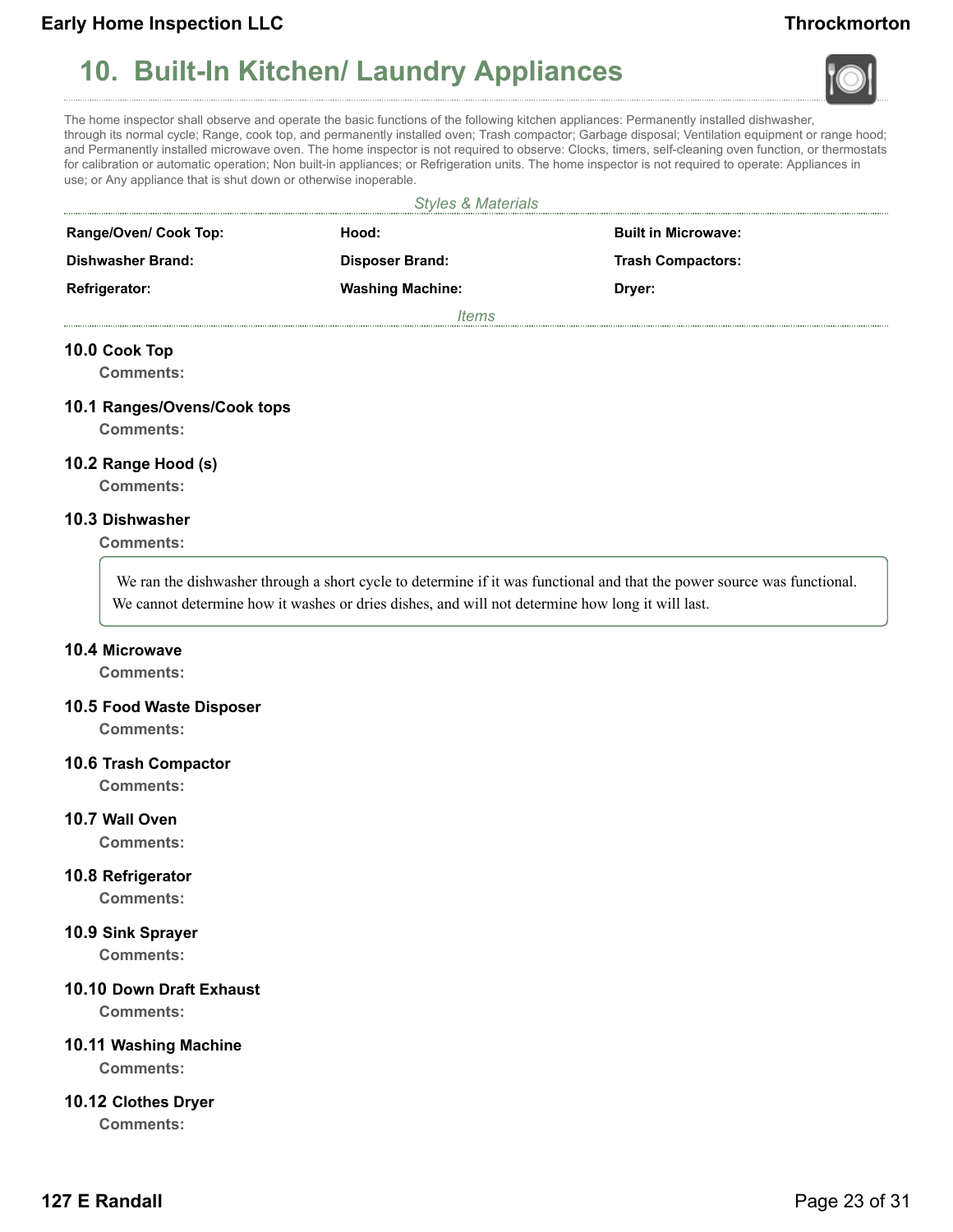The built-in appliances of the home were inspected and reported on with the above information. While the inspector makes every effort to find all areas of concern, some areas can go unnoticed. Please be aware that the inspector has your best interest in mind. Any repair items mentioned in this report should be considered before purchase.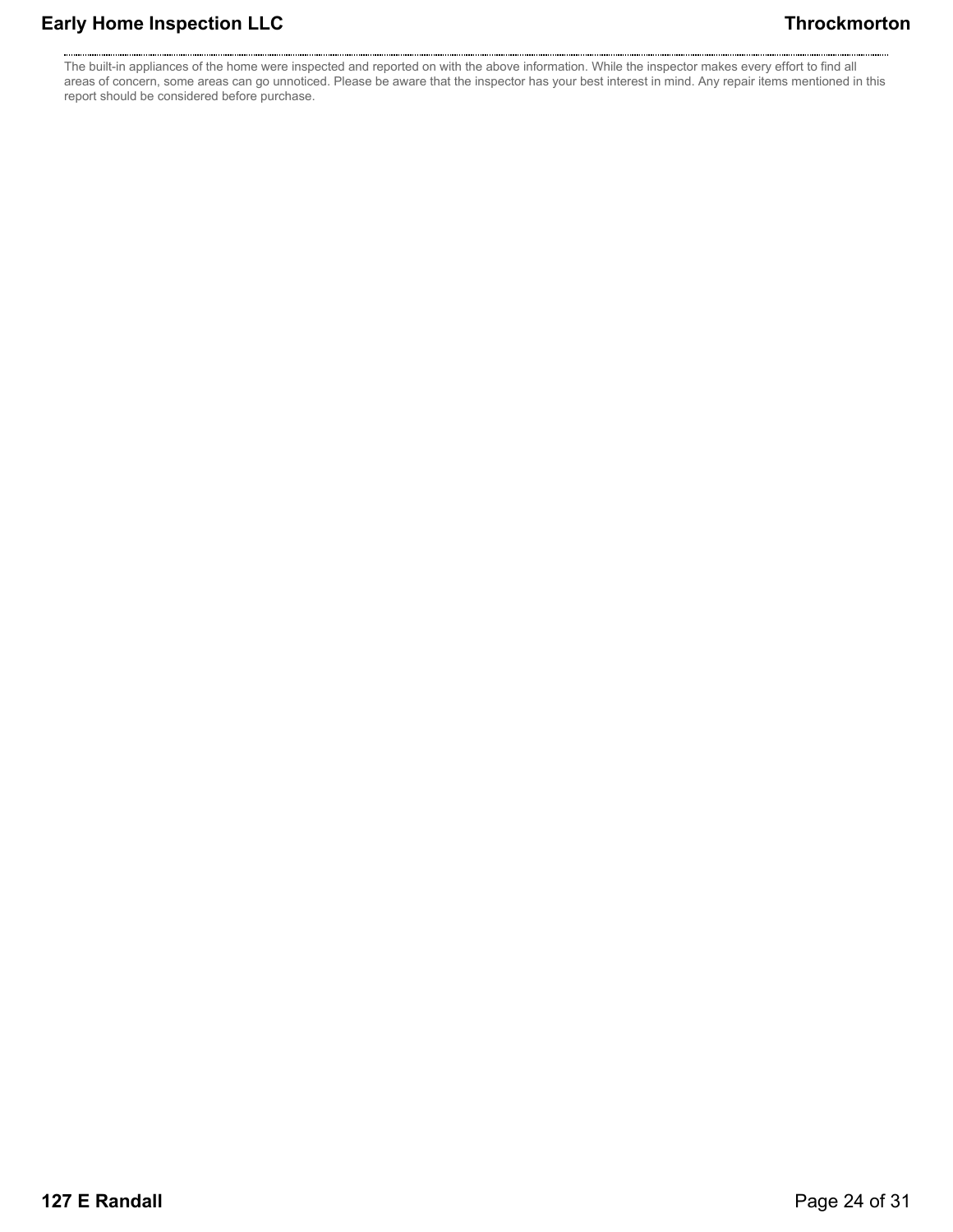# <span id="page-24-0"></span>**11. Wood Destroying Organism Findings**

This report only includes findings from accessible and visible areas on the day of the inspection. In addition to the inaccessible areas documented in this report, examples of other inaccessible areas include: sub areas less than 18 inches in height; attic areas less than 5 feet in height, areas blocked by ducts, pipes or insulation; areas where locks or permanently attached covers prevent access; areas where insulation would be damaged if traversed; areas obscured by vegetation. All inaccessible areas are subject to infestation or damage from wood-destroying organisms. The inspector does not move furnishings, stored items, debris, floor or wall coverings, insulation, or other materials as part of the inspection, nor perform destructive testing. Wooddestroying organisms may infest, re-infest or become active at any time. No warranty is provided as part of this inspection. **MOLD AND INSECTS/PESTS ARE NOT INCLUDED IN THE SCOPE OF THIS REPORT AND ANY COMMENTS ABOUT MOLD OR INSECTS/PESTS INCLUDED ARE MADE AS A COURTESY.**

*Items*

#### **11.0 Evidence of active or past infestation**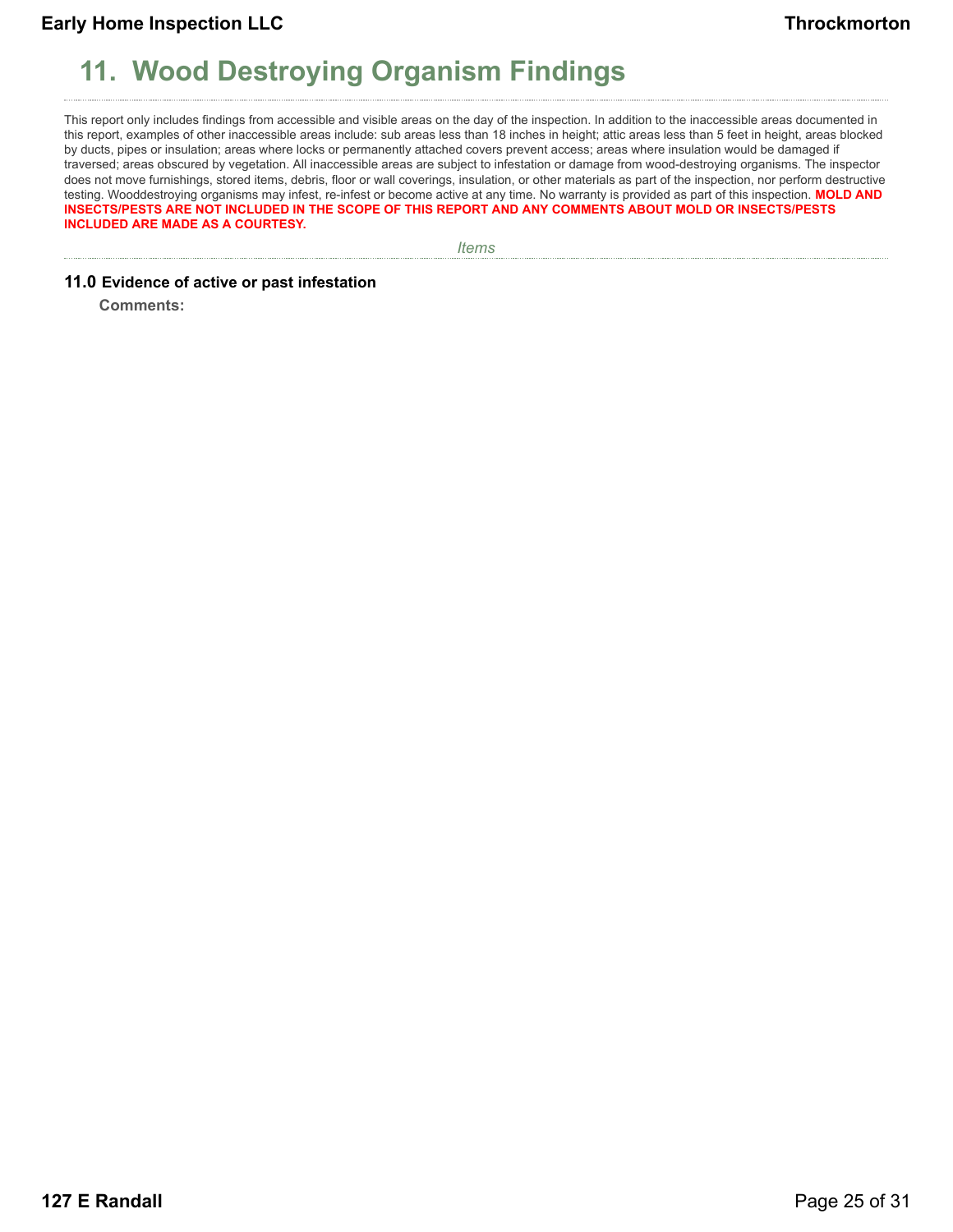# <span id="page-25-0"></span>**12. Vermin/Pests**

This report only includes findings from accessible and visible areas on the day of the inspection. In addition to the inaccessible areas documented in this report, examples of other inaccessible areas include: sub areas less than 18 inches in height; attic areas less than 5 feet in height, areas blocked by ducts, pipes or insulation; areas where locks or permanently attached covers prevent access; areas where insulation would be damaged if traversed; areas obscured by vegetation. All inaccessible areas are subject to infestation or damage from wood-destroying organisms. The inspector does not move furnishings, stored items, debris, floor or wall coverings, insulation, or other materials as part of the inspection, nor perform destructive testing. Wooddestroying organisms or pests may infest, re-infest or become active at any time. No warranty is provided as part of this inspection. **MOLD AND INSECTS/PESTS ARE NOT INCLUDED IN THE SCOPE OF THIS REPORT AND ANY COMMENTS ABOUT MOLD OR INSECTS/ PESTSINCLUDED ARE MADE AS A COURTESY.**

*Items*

#### **12.0 Evidence of Rodents**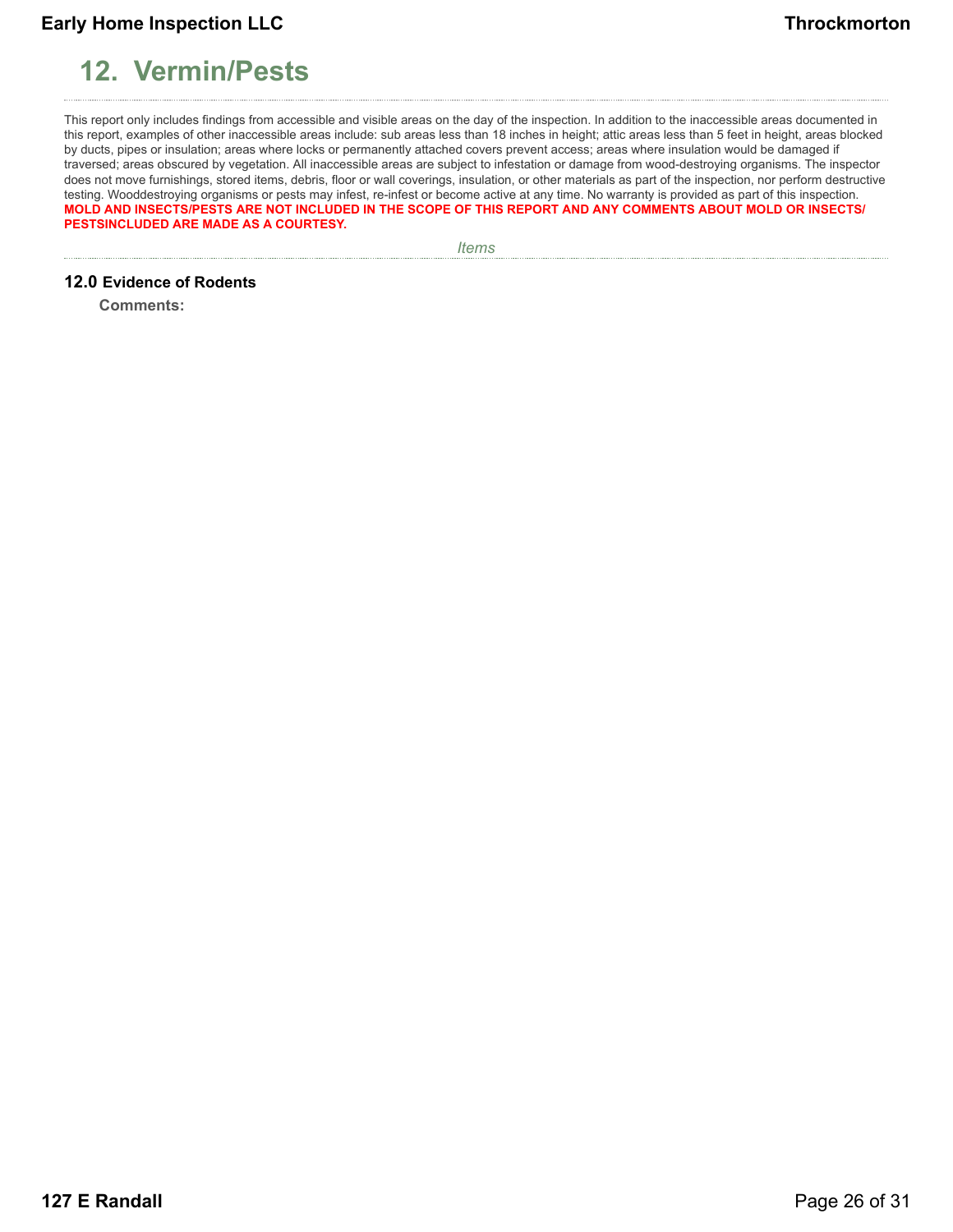# <span id="page-26-0"></span>**13. Shed**

**It is recommended that qualified licensed and insured contractors be used in your further inspection or repair/replacement issues as it relates to the comments in this inspection report.**

**13.0 shed**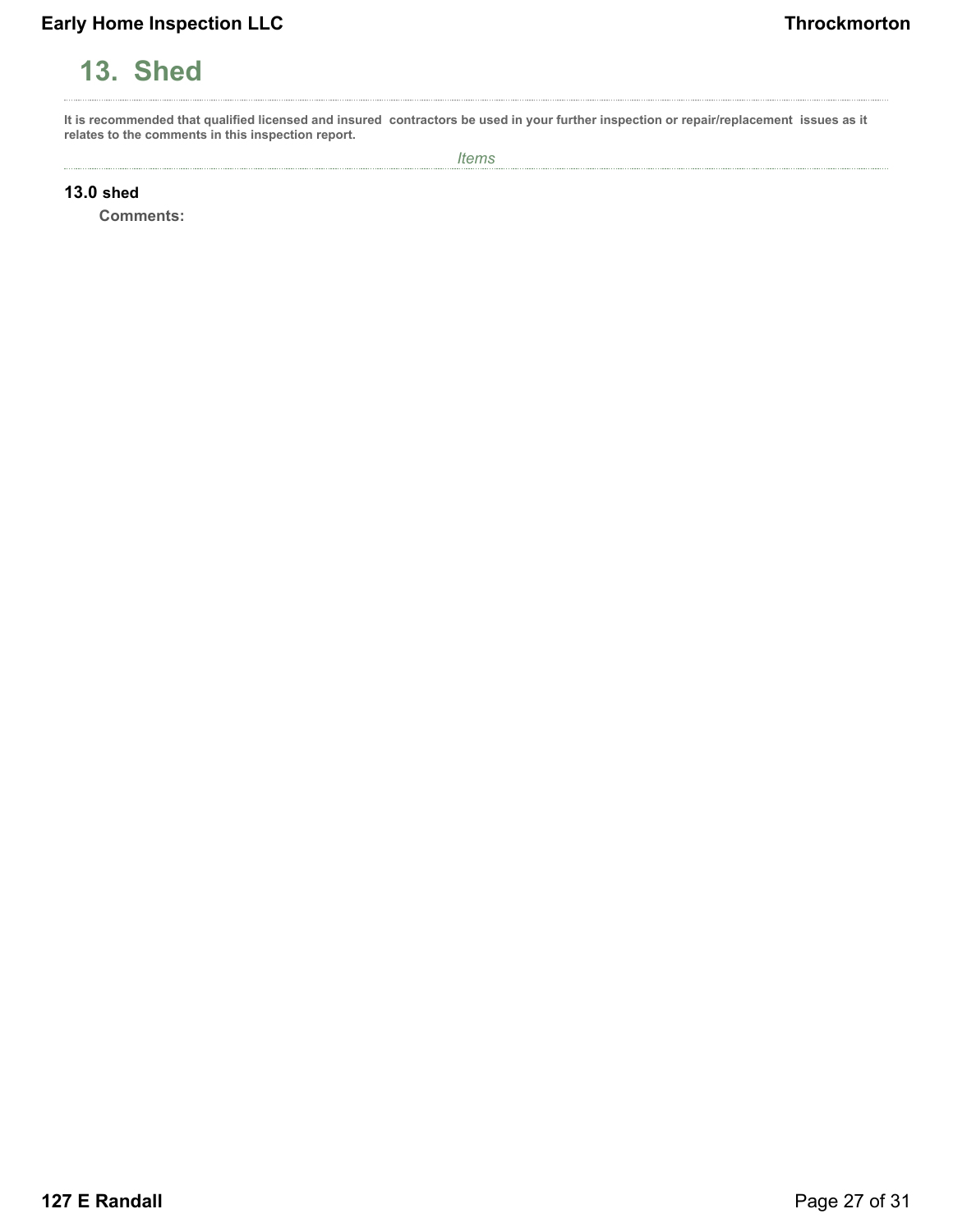<span id="page-27-0"></span>



**Early Home Inspection LLC STATE OF VA CERTIFIED HOME INSPECTOR 33800-xxxxxx ASHI Home Inspector 260136 InterNACHI Certified Home Inspector 15110308 1121 Chipping Court Virginia Beach VA 23455 757-477-3100 Inspected By: Timothy J. Early**

**Inspection Date:** 10/21/2016 **Report ID:** 161020N

| <b>Customer Info:</b>                                                                                      | <b>Inspection Property:</b>       |               |                  |
|------------------------------------------------------------------------------------------------------------|-----------------------------------|---------------|------------------|
| Mr. David Throckmorton<br>127 E Randall<br>Norfolk VA 23503<br><b>Customer's Real Estate Professional:</b> | 127 E Randall<br>Norfolk VA 23503 |               |                  |
| <b>Inspection Fee:</b>                                                                                     |                                   |               |                  |
| <b>Service</b>                                                                                             | <b>Price</b>                      | <b>Amount</b> | <b>Sub-Total</b> |
| Up to 1249 sq ft                                                                                           | 300.00                            | 1             | 300.00           |
| <b>Inspection Discount</b>                                                                                 | $-50.00$                          | 1             | $-50.00$         |

**Tax \$**0.00 **Total Price \$**250.00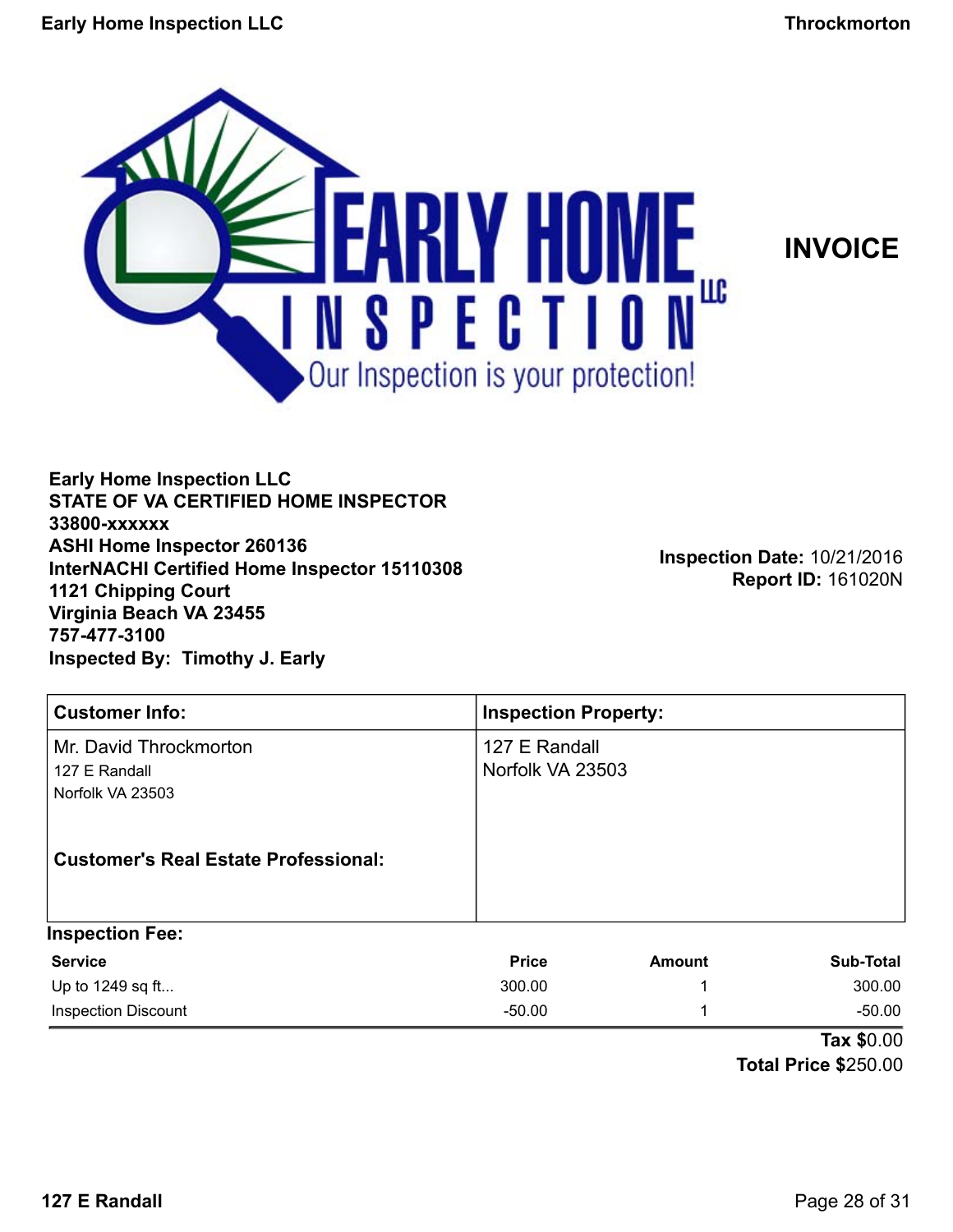**Payment Method:** Check **Payment Status:** Paid **Note:**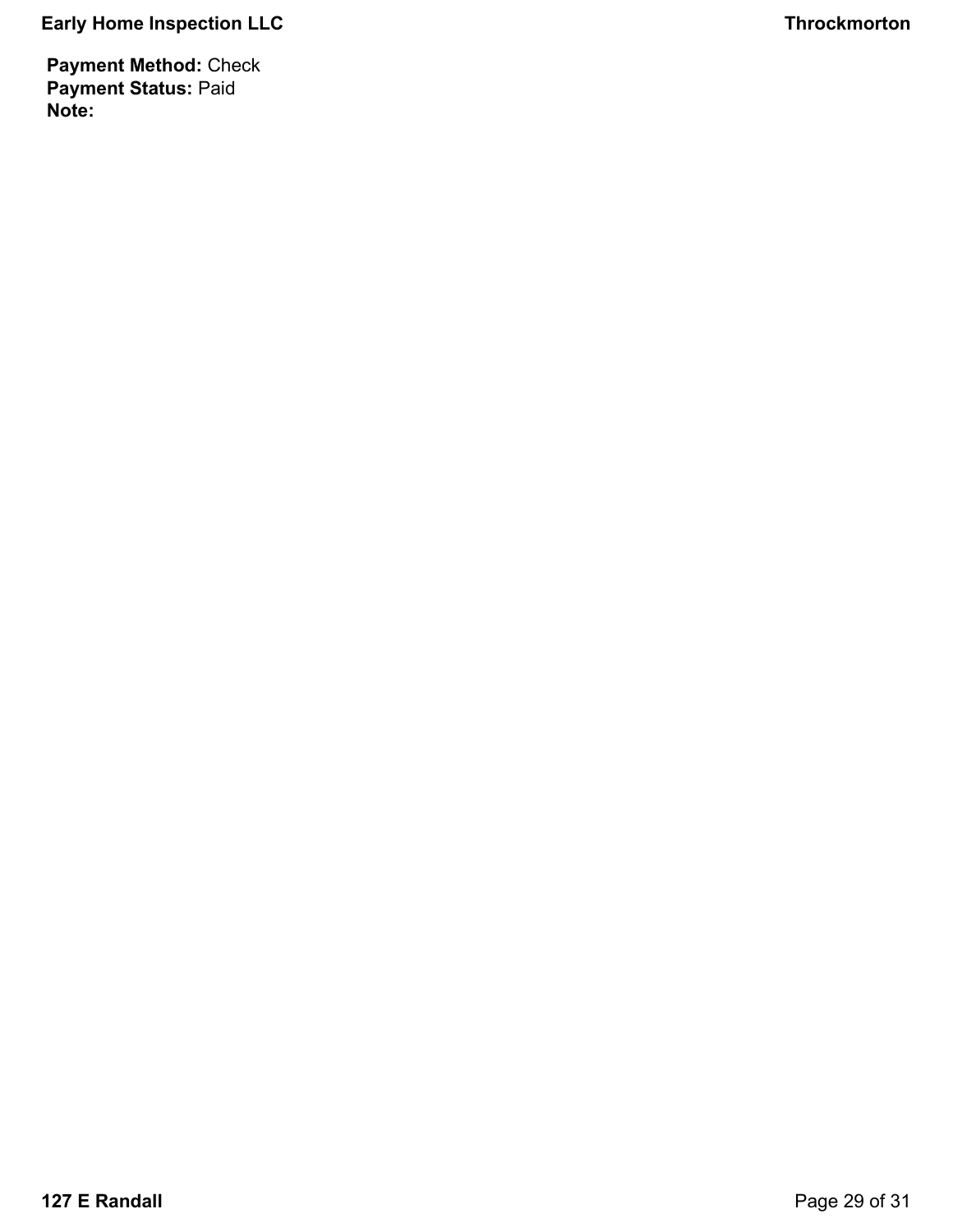<span id="page-29-0"></span>

**Early Home Inspection LLC**

### **STATE OF VA CERTIFIED HOME INSPECTOR 33800-xxxxxx ASHI Home Inspector 260136 InterNACHI Certified Home Inspector 15110308 1121 Chipping Court Virginia Beach VA 23455 757-477-3100**

# **Report Attachments**

ATTENTION: This inspection report is incomplete without reading the information included herein at these links/attachments. Note If you received a printed version of this page and did not receive a copy of the report through the internet please contact your inspector for a printed copy of the attachments.

[Kick-Out Flashing](Kickout Flashing.docx)